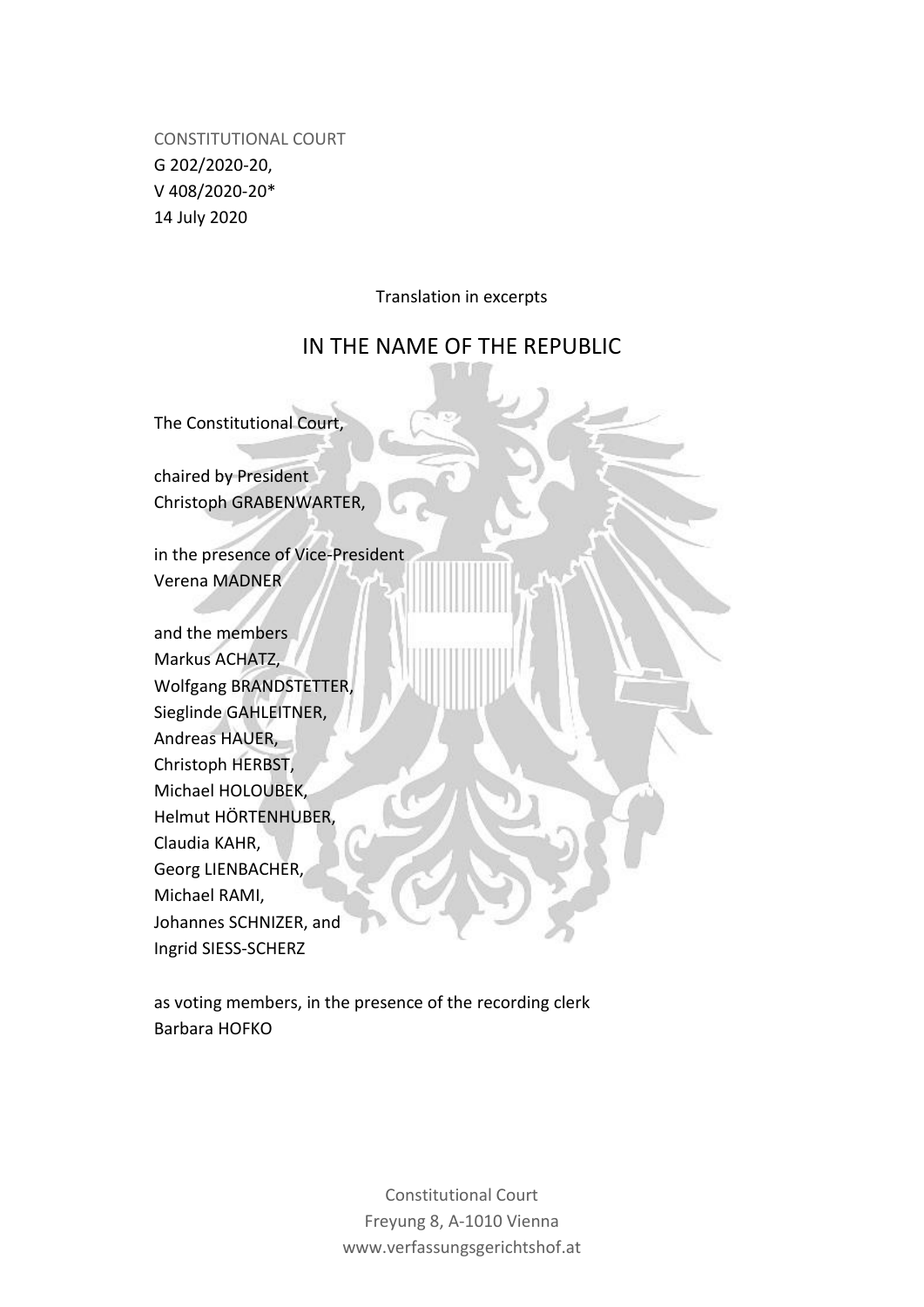has decided today after private deliberations pursuant to Article 139 and Article 140 of the Constitution (*Bundes-Verfassungsgesetz, B-VG*) on the applications filed by 1. \*\*\*\*\*\*\*\*\*\*\*\*\*\*\*\*, \*\*\*\*\*\*\*\*\*\*\*\*\*\*\*\*\*\*\*\*, \*\*\*\* \*\*\*\*\* \*\*\*\*\*\*\*\*\*\*, recorded under G 202/2020, V 408/2020, 2. \*\*\*\*\*\*\*\*\*\*\*\*\*\*\*\*\*\*\*\*\*\*, \*\*\*\*\*\*\*\*\*\*\*\*\* \*\*\*\*\*\*\*\*\*\*\*\*\*\*, \*\*\*\*\*\*\*\*, recorded under G 212/2020, V 414/2020 and 3. \*\*\*\*\*\*\*\*\*\*\*\*\*\*\*\*\*\*\*\*\*\*\*\*, \*\*\*\*\*\*\*\*\*\*\*\*\*\*\*\*\*\*\*\*\*\*\*\*\*, \*\*\*\* \*\*\*\*, recorded under G 213/2020, V 415/2020, all represented by e/n/w/c Natlacen Walderdorff Cancola Rechtsanwälte GmbH, Schwarzenbergplatz 7, 1030 Vienna, to repeal as unlawful the wording specified in section 2 paragraph 1 subparagraph 2 and the wording specified in section 2 paragraph 4 of the Regulation of the Federal Minister of Social Affairs, Health, Care and Consumer Protection concerning temporary measures to prevent the spread of COVID-19, Federal Law Gazette *BGBl. II 96/2020*, as amended by Federal Law Gazette *BGBl. II 151/2020*, and to repeal as unconstitutional section 4 paragraph 2 COVID-19 Measures Act, Federal Law Gazette *BGBl. I 12/2020*, as amended by Federal Law Gazette *BGBl. I 16/2020*, as follows:

I.  $1.$  The wording "if the indoor customer area does not exceed 400  $m^2$ "as well as clause four – "Modifications of the size of the customer area carried out after 7 April 2020 shall not be taken into account when calculating the size of the customer area." – of section 2 paragraph 4 of the Regulation of the Federal Minister of Social Affairs, Health, Care and Consumer Protection concerning temporary measures to prevent the spread of COVID-19, Federal Law Gazette *BGBl. II 96/2020*, as amended by Federal Law Gazette *BGBl. II 151/2020*, were unlawful.

2. The provisions found to be unlawful shall no longer be applied.

II. The applications to repeal section 4 paragraph 2 of the Federal Act concerning temporary measures to prevent the spread of COVID-19, Federal Law Gazette *BGBl*. I 12/2020, as amended by Federal Law Gazette *BGBl. I 16/2020*, and to find that section 1 and section 2 paragraph 4, third clause, of the Regulation of the Federal Minister of Social Affairs, Health, Care and Consumer Protection concerning temporary measures to prevent the spread of COVID-19, Federal Law Gazette *BGBl. II 96/2020*, as amended by Federal Law Gazette *BGBl. 151/2020*, were unlawful, are dismissed.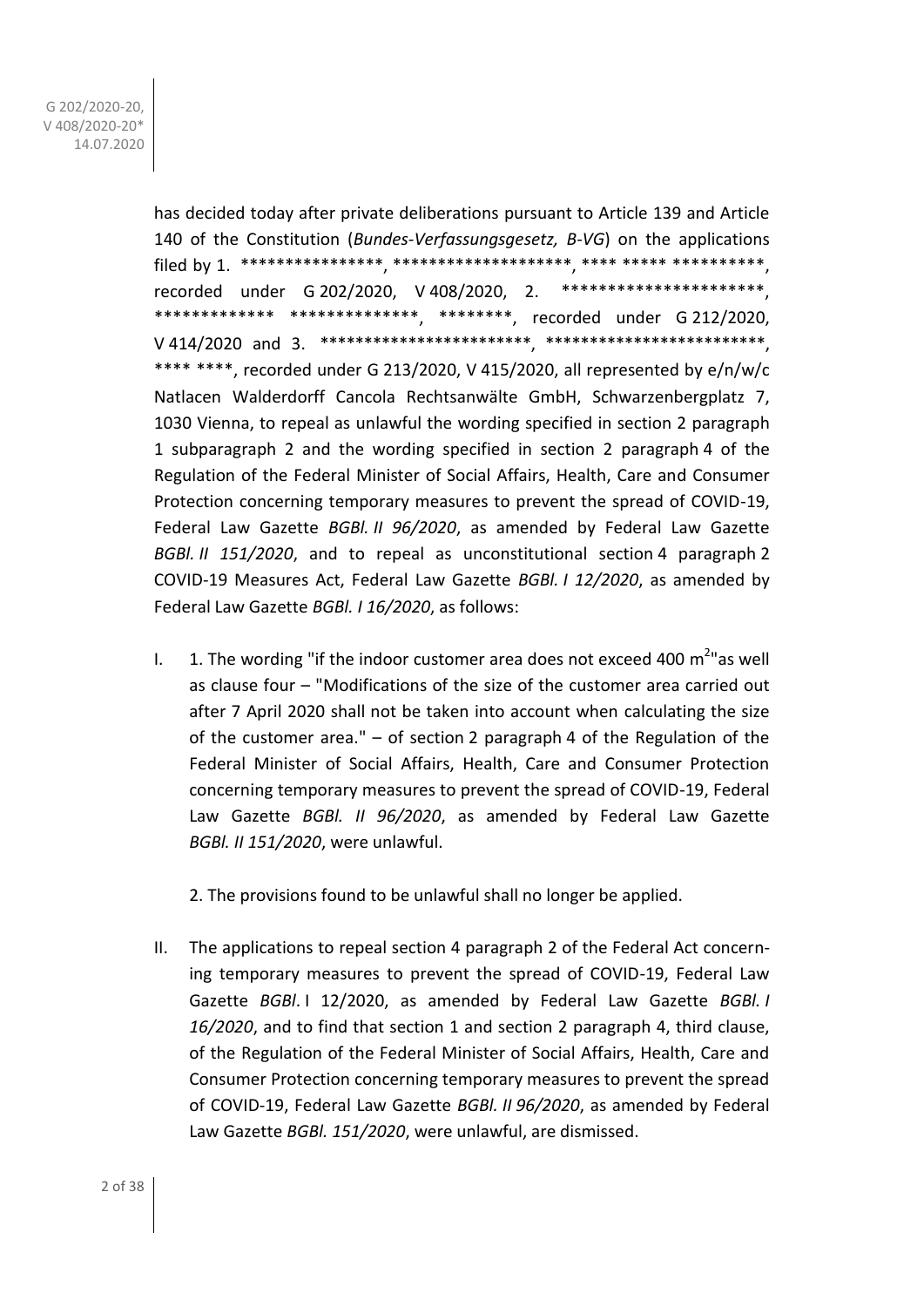- III. The applications are otherwise rejected as inadmissible.
- IV. The Federation (Federal Minister of Social Affairs, Health, Care and Consumer Protection) is liable to refund the applicants for the court fees assessed at EUR 1,744.20, payable to their legal representatives within 14 days, failing which such payment shall be enforced.

## **Reasoning**

# **I. Applications and Preliminary Proceedings**

…

# **II. The Law**

1. …

2. The Federal Act concerning temporary measures to prevent the spread of COVID-19 – COVID-19 Measures Act (*Bundesgesetz betreffend vorläufige Maßnahmen zur Verhinderung der Verbreitung von COVID-19* – *Covid-19- Maßnahmengesetz*), Federal Law Gazette *BGBl. I 12/2020*, as amended by Federal Law Gazette *BGBl. I 23/2020*, stipulates as follows (the … challenged provision is highlighted):

"Entry to business premises for the purpose of acquiring goods and services, and to places of work

Section 1. On occurrence of COVID-19, the Federal Minister for Social Affairs, Health, Care and Consumer Protection may, by way of regulation, impose a ban on entry to business premises, or specific business premises, for the purpose of acquiring goods or services, or to places of work, within the meaning of section 2 paragraph 3 Workers Protection Act (*ArbeitnehmerInnenschutzgesetz*) if such is required to prevent the spread of COVID-19. The regulation may lay down provisions as to how many persons are allowed to enter business premises which are exempted from the ban, and at what time. Moreover, it may stipulate specific conditions or requirements under which business premises may be entered.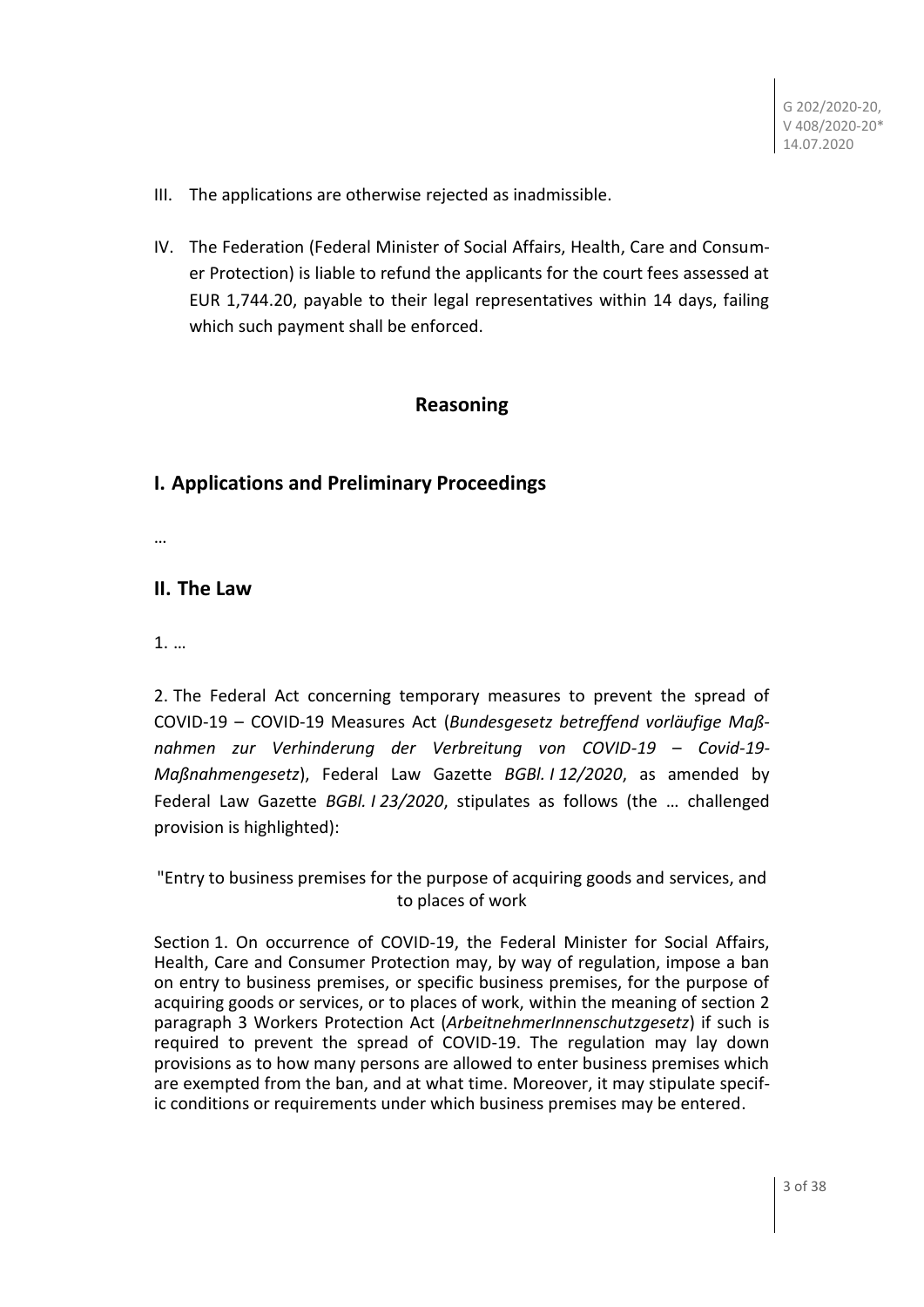### Entry to specified places

Section 2. On occurrence of COVID-19, entry to specified places may be banned by way of regulation if such is required to prevent the spread of COVID-19. The regulation shall be issued by the

1. Federal Minister for Social Affairs, Health, Care and Consumer Protection, if its scope of application covers the entire federal territory,

2. Governor, if its scope of application covers the entire region *(Land)* territory, or

3. district administration authority, if its scope of application covers the given political district or parts thereof.

The entry ban may be limited to specific times. Moreover, provisions may be laid down under which conditions or requirements those specified places may be entered.

#### Participation of law enforcement bodies

Section 2a. (1) The law enforcement bodies shall assist the authorities and bodies responsible under this federal act, at their request, in the exercise of their described tasks and/or in enforcing the envisaged measures, using means of coercion if and when necessary.

(1a) The law enforcement bodies shall assist in the execution of this federal act, and of the regulations issued on the basis of this federal act, by

1. implementing measures to prevent impending administrative offences,

2. implementing measures to initiate and secure administrative penal proceedings, and

3. sanctioning administrative offences by imposing fines (section 50 Administrative Penal Act [*Verwaltungsstrafgesetz, VStG*]).

(2) If, according to the expert assessment of the respective health authority, the participation of public law enforcement officers, depending on the nature of the communicable disease and its potential for transmission, carries a risk which can be countered only by special safety precautions, the health authorities are obliged to take adequate safety precautions.

#### Penal provisions

Section 3. (1) Anyone who enters business premises entry to which is banned pursuant to section 1 commits an administrative offense and shall be fined with up to EUR 3,600.

(2) Anyone who, as the owner of such business premises, fails to ensure that the business premises entry to which is banned pursuant to section 1 are not entered commits an administrative offence and shall be fined with up to EUR 30,000. Anyone who, as the owner of such business premises, fails to ensure that no more than the number of persons stipulated in the regulation enters the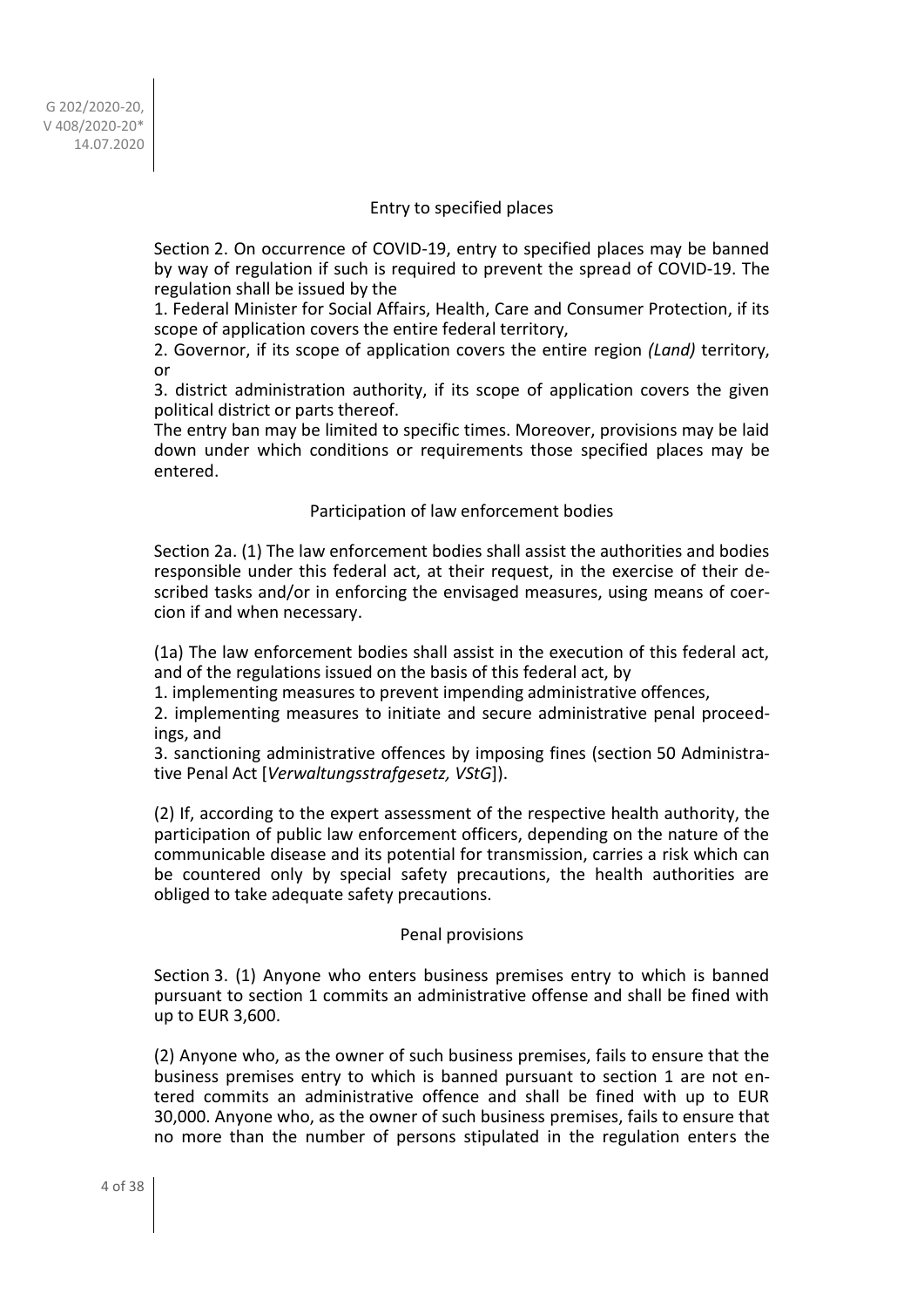premises, commits an administrative offense and shall be fined with up to EUR 3,600.

(3) Anyone who enters a place entry to which is banned pursuant to section 2, commits an administrative offence and shall be fined with up to EUR 3,600.

## Entry into force

Section 4. (1) This federal act shall enter into force as per the end of the day it is published and lapse as of 31 December 2020.

(1a) Paragraph 2 in the version of the Federal Act *BGBl. I 16/2020* shall take effect retroactively as of 16 March 2020.

(2) If and when the Federal Minister has issued a regulation pursuant to section 1, the provisions of the Epidemics Act 1950 (*Epidemiegesetz 1950*), Federal Law Gazette *BGBl. 186/1950*, concerning the closing of business premises within the scope of application of this Regulation shall not be applicable.

(3) The provisions of the Epidemics Act 1950 shall remain unaffected.

(4) Regulations based on this Federal Act may be issued before the act enters into force, but shall not take effect prior to its taking effect.

(5) Sections 1 and 2 and section 2a in the version of the Federal Act *BGBl. I 23/2020* shall enter into force on the day following publication.

#### Implementation

Section 5. The Federal Minister for Social Affairs, Health, Care and Consumer Protection shall be responsible for implementing this Federal Act."

3. The Regulation of the Federal Minister of Social Affairs, Health, Care and Consumer Protection concerning temporary measures to prevent the spread of COVID-19 (*Verordnung des Bundesministers für Soziales, Gesundheit, Pflege und Konsumentenschutz betreffend vorläufige Maßnahmen zur Verhinderung der Verbreitung von COVID-19*), Federal Law Gazette *BGBl. II 96/2020*, as amended by Federal Law Gazette *BGBl. II 151/2020*, stipulates as follows (the … challenged provisions are highlighted):

"Section 1. It is forbidden to enter the customer area of business premises of retail establishments and service companies and of recreational and sports facilities for the purpose of buying goods or using services, or for using recreational and sports facilities.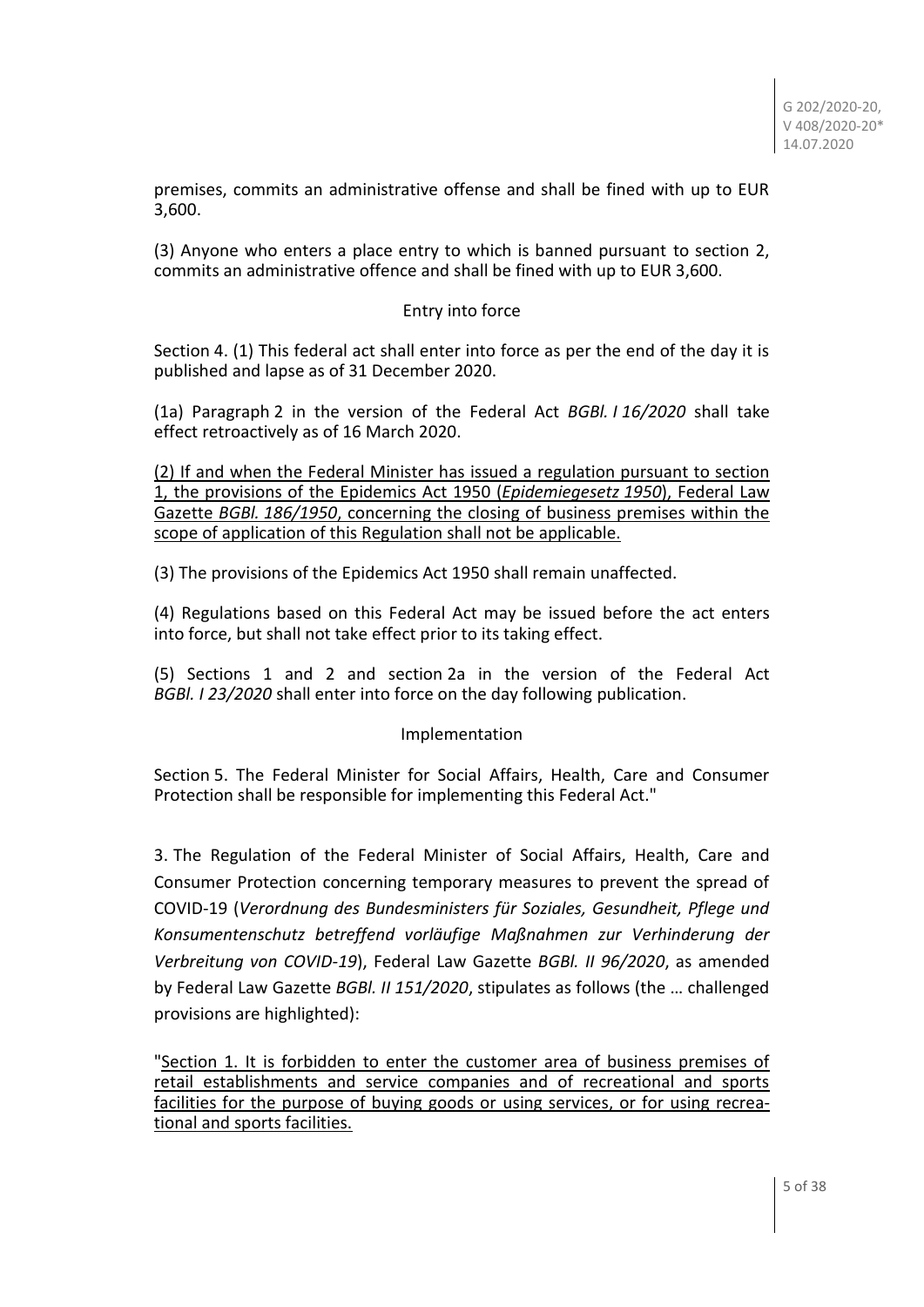Section 2. (1) Section 1 shall not apply to:

1. Public pharmacies,

2. Food retailers (including sales outlets of food producers) and agricultural onfarm sellers,

3. Chemists and drugstores,

4. Sale of medical products and sanitary articles, therapeutic and medical aids,

5. Health and nursing care services,

6. Services for disabled persons provided by the regions *(Länder)* under disabled assistance, social welfare, participation and equal opportunities legislation,

7. Veterinary services,

8. Sale of animal feed,

9. Sale and maintenance of safety and emergency products,

10. Emergency services,

11. Agricultural trade including slaughter cattle auctions as well as horticulture and trade in seeds, fodder and fertilizers,

12. Petrol stations including car wash facilities,

13. Banks,

14. Postal services providers, including post partners, insofar as these post partners are covered by the exemptions of section 2 and postal service points within the meaning of section 3 paragraph 7 Postal Market Act (*Postmarktgesetz, PMG*), which are operated by a local authority or are located in municipalities in which no other postal service point covered by section 2 can provide service, however, only for the provision of postal services and the activities permitted under section 2, and telecommunications,

15. Services in the context of judicial administration,

16. Delivery services,

17. Public transport,

18. Tobacconists and newsstands,

19. Hygiene and cleaning services,

20. Waste disposal operations,

21. Motor vehicle and bicycle repair shops,

22. Building material, iron and wood retailers, DIY and garden centres,

23. Pawnshops and trade in precious materials.

(2) The exceptions pursuant to paragraph 1 subparagraphs 3, 4, 8, 9, 11, 22 and 23 and paragraph 4 apply on work days from 7:40 a.m. to no longer than 7:00 p.m. More restrictive rules governing opening hours pursuant to other legal provisions remain unaffected.

(3) The exceptions pursuant to paragraph 1 subparagraph 2 apply on work days from 7:40 a.m. to no longer than 7:00 p.m., not, however, to sales outlets of food producers. More restrictive rules governing opening hours pursuant to other legal provisions remain unaffected.

(4) Without prejudice to the provisions of paragraph 1, section 1 shall not apply to the customer area of other retail business premises if the indoor customer area does not exceed 400  $m<sup>2</sup>$ . Other retail business premises are deemed to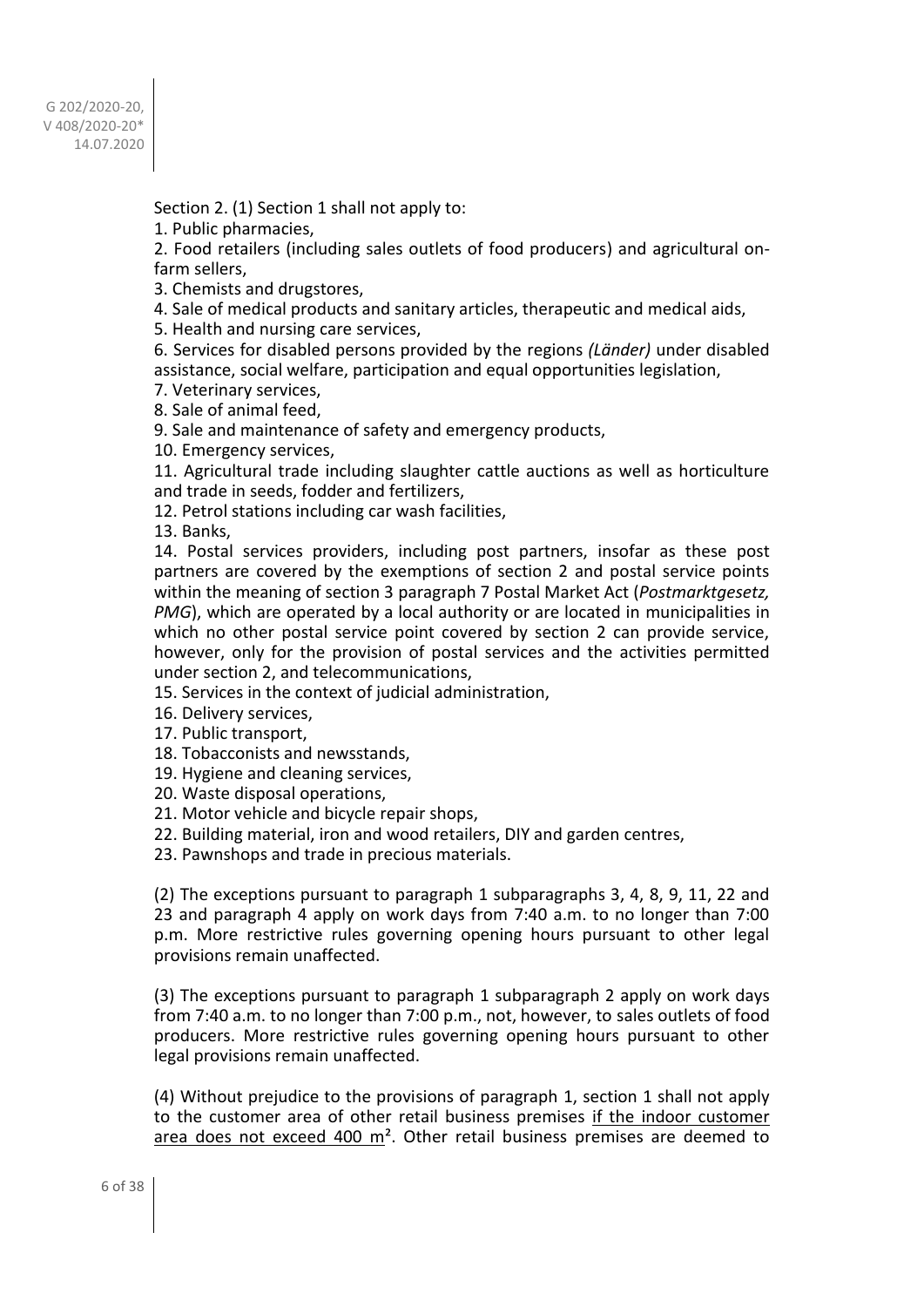include business premises used for the sale, manufacture, repair or processing of goods. If other business premises are structurally connected (e.g. shopping mall), the customer areas of the business premises must be added up if the customer area is entered via the connecting structure. Modifications of the size of the customer area carried out after 7 April 2020 shall be disregarded when calculating the size of the customer area.

(5) Paragraph 1 applies only if the following is complied with:

1. Staff in contact with customers and customers wear a mechanical protection device that adequately covers the areas of mouth and nose as a barrier against airborne droplets; this does not apply to children under six years of age; 2. A distance of at least one metre is kept from others.

(6) Paragraph 4 applies only if, in addition to the requirements of paragraph 5, the operator ensures, by putting appropriate measures in place, that only such a number of customers is allowed in the customer area at any one time that 20  $m<sup>2</sup>$ of the entire sales area is available for each customer; if the customer area is less than 20 m<sup>2</sup>, only one customer at a time is allowed to enter the business premises.

(7) 1. Derogating from paragraph 5 subparagraph 1, the relevant requirements and recommendations specific to the sector and type of work, and 2. paragraph 5 subparagraphs 2 and 3

do not apply in the areas as set out in paragraph 1 subparagraphs 5 and 6.

Section 3. (1) It is forbidden to enter the business premises of all types of food and drink businesses and guest accommodation businesses.

(2) Paragraph 1 does not apply to food and drink businesses and guest accommodation businesses which are operated within the following establishments and facilities:

1. Hospitals and medicinal spas;

2. Nursing homes and homes for the elderly;

3. Institutions providing care and accommodation for children and adolescents, including schools and kindergartens;

4. Business companies, if they are reserved for the exclusive use of the employees of that company.

(3) Paragraph 1 does not apply to accommodation facilities if food and drink at the business premises is served only to guests staying at the accommodation facility.

(4) Paragraph 1 does not apply to camping sites and to means of public transport if food and drink is served there exclusively to guests staying at the camping site or to users of public transport.

(5) Paragraph 1 does not apply to delivery services.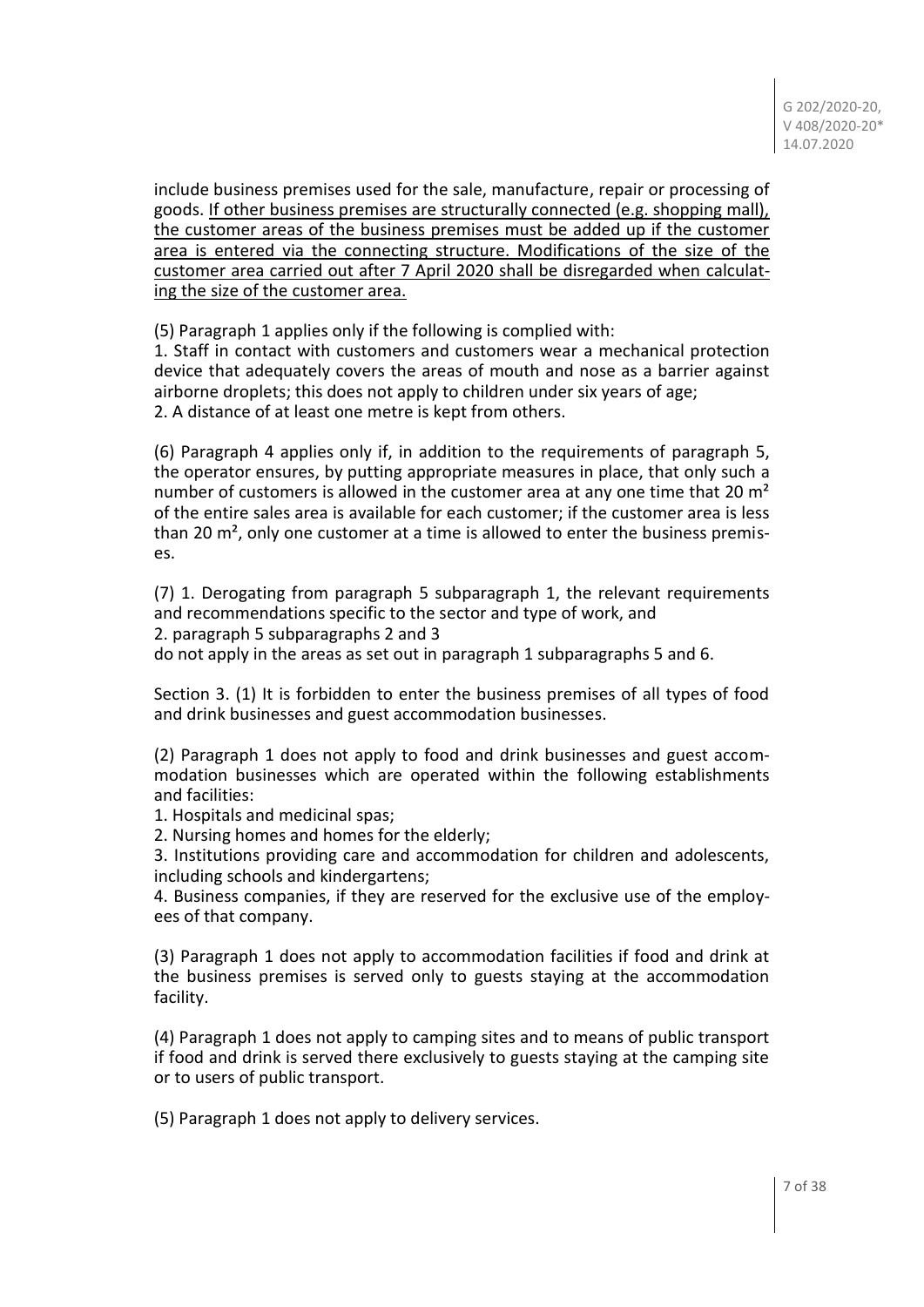(6) Pick-up of pre-ordered food is allowed if not consumed on-site and if it is ensured that a minimum distance of one metre is kept from others.

Section 4. (1) It is forbidden to enter accommodation facilities for the purpose of recreation and leisure purposes.

(2) Accommodation facilities are businesses which are managed or supervised by a host or any of their agents and which serve to accommodate guests, against a charge or for free, on a temporary basis. Managed camping or caravan sites and mountain shelters are classified as accommodation facilities.

(3) Paragraph 1 does not apply where accommodation is provided

1. to persons who are already staying at the accommodation facility at the time this provision enters into force, for the duration of stay previously agreed with the accommodation facility,

2. for the purpose of providing care and assistance to persons in need of assistance,

3. for work-related reasons, or

4. to meet an urgent housing need.

Section 5. (1) This regulation expires at the end of 30 April 2020.

(2) The amendments to this Regulation introduced by Regulation Federal Law Gazette *BGBl. II 112/2020* enter into force on the day following its publication.

(3) Section 4 of this Regulation in the version of Federal Law Gazette *BGBl. II 130/2020* enters into force on the end of 3 April 2020. Regulations which may have been issued by a governor (*Landeshauptmann)* or a district administration authority concerning bans on entry to accommodation facilities in force at the time this provision enters into force shall remain unaffected.

(4) Sections 1 to 3 cease to be in force at the end of 30 April 2020.

(5) Section 4 ceases to be in force at the end of 30 April 2020.

(6) The amendments to this Regulation introduced by Regulation Federal Law Gazette *BGBl. II 151/2020* enter into force at the end of 13 April 2020."

4. The relevant provisions of the Epidemics Act 1950 (*Epidemiegesetz 1950)* Federal Law Gazette *BGBl*. 186/1950 (republished), as amended by *BGBl. I 63/2016*, are as follows:

#### "CHAPTER II.

Precautions for preventing and controlling notifiable diseases.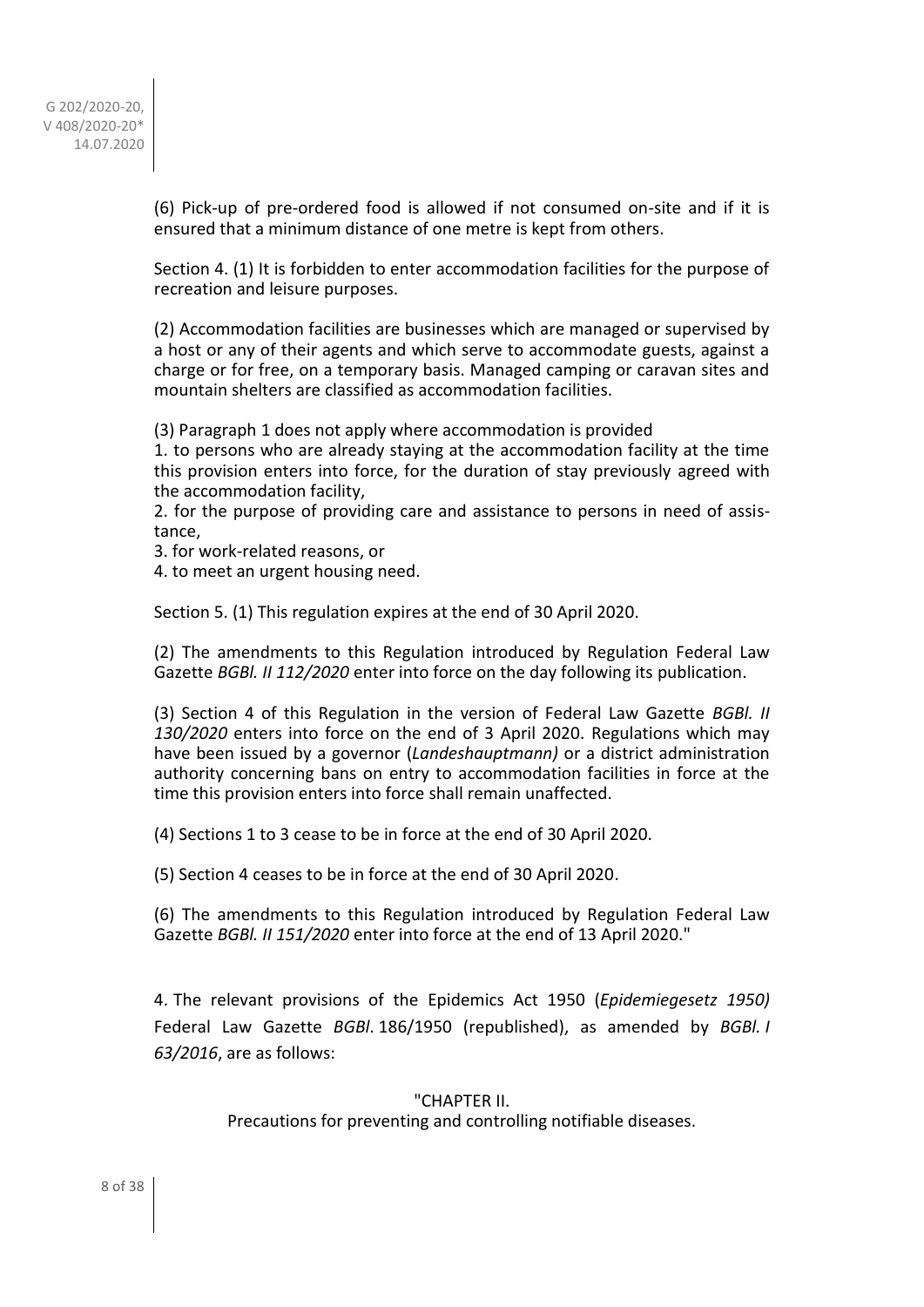### Segregation of infected persons.

Section 7. (1) Notifiable diseases in the case of which infected persons, and persons suspected of being infected or infectious, may be ordered to segregate are defined by way of regulation.

(1a) Infected persons, and persons suspected of being infected or infectious, may be detained or restricted in their movements in order to prevent the further spread of a notifiable disease listed in a regulation pursuant to paragraph 1, if, given the nature of the disease and the behaviour of the person concerned, there is a serious or substantial risk to the health of others which cannot be remedied by less severe means. The person detained may apply to the district court in whose jurisdiction the place of detention is located for a review of the admissibility and for the lifting of the restriction of liberty in accordance with section 2 of the Tuberculosis Act (*Tuberkulosegesetz*). Every detention must be notified to the district court by the district administrative authority that ordered it. Unless detention was lifted earlier, the district court shall review *ex officio* the admissibility of detention by analogous application of section 17 of the Tuberculosis Act at intervals of no more than three months from detention or the last review.

(2) Where it is not possible to adequately segregate a patient at his/her home in accordance with the instructions given, or if such segregation is not performed, the patient shall be accommodated in a hospital or any other suitable place, provided that transfer can be ensured without endangering the patient.

(3) Where this appears necessary in view of the local conditions, suitable rooms and means of transport recognized as eligible shall be made available in good time for the purpose of segregation, or field hospitals equipped with the necessary facilities and personnel shall be set up.

(4) Apart from the cases where a patient is segregated within the meaning of paragraph 2, patients may only be transferred from their home with official authorisation and in strict compliance with the precautions to be imposed by the authorities.

(5) Such authorisation shall be granted only if public safety is not jeopardized thereby and if the patient is either to be transferred to a facility designed for the admission of such patients, or the transfer appears absolutely necessary under the circumstances.

[…]

Restriction of food sale.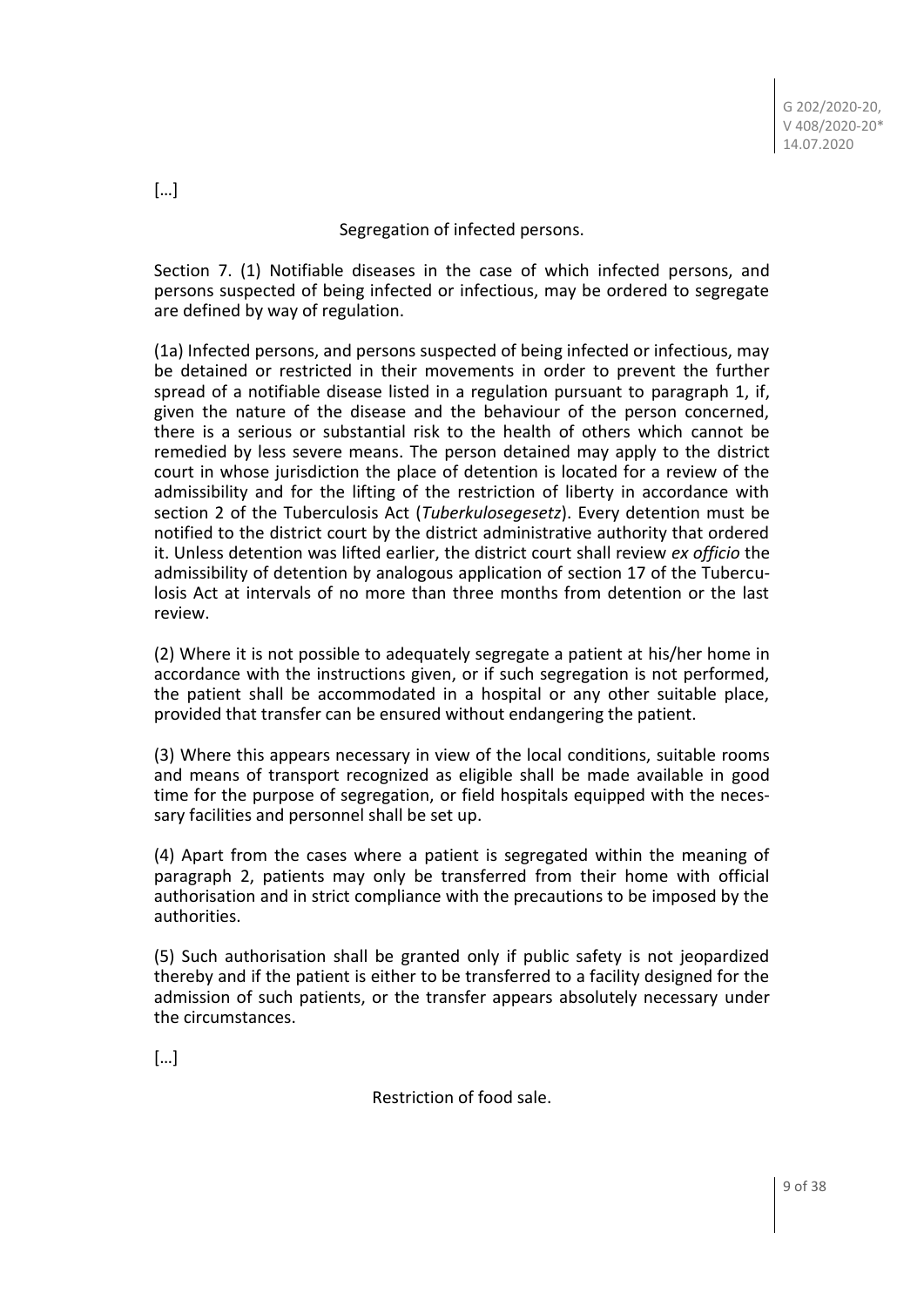> Section 11. The sale of food from sales outlets, buildings or, if necessary, distinct local areas where scarlet fever, diphtheria, abdominal typhoid fever, paratyphoid fever, dysentery, typhoid fever, smallpox, Asian cholera, plague or Egyptian eye inflammation have occurred, may be forbidden or made contingent on certain precautions. […]

### Surveillance of certain persons.

Section 17. (1) Persons who are considered to be carriers of pathogens of a notifiable disease may be subject to special sanitary police surveillance or monitoring. They must not, by specific order of the district administrative authority (public health department), be involved in the production or processing of food in a way that causes a risk of pathogens being transmitted to other persons or to food. A special duty to report, periodic medical examination and, if necessary, disinfection and segregation at home may be ordered for such persons; if segregation at home is not practicable in an appropriate manner, segregation and the provision of food in separate premises may be ordered. […]

(2) If a suspicion of infection is related to the transmission of typhoid fever, smallpox, Asian cholera or plague, health surveillance and monitoring of the person suspected of being infected shall at any rate be carried out by sanitary police in accordance with the foregoing paragraph.

(3) Persons who, by their profession, are involved in medical treatment, nursing or the disposal of the dead and midwives, shall be ordered to comply with special precautions. For such persons, movement and occupational restrictions as well as protective measures, especially vaccinations, may be ordered. […]

(4) The district administrative authority may, in individual cases, order vaccinations or prophylactics being administered to certain persons at risk, if such measures are strictly necessary given the nature and extent of the occurrence of a notifiable disease so as to prevent its further spread.

[…]

Operating restrictions or closing of commercial enterprises.

Section 20. (1) On the occurrence of scarlet fever, diphtheria, abdominal typhoid, paratyphoid fever, bacterial food poisoning, epidemic typhus, smallpox, Asian cholera, plague or anthrax, business premises in which certain trades are exercised and whose operation presents a specific risk of spreading the disease may be ordered to close in areas to be specifically designated if and to the extent that, given the conditions prevailing at the business, maintaining its operations would give rise to an immediate and severe risk to the employees themselves, as well as to the public at large, because of the further spread of the disease. […]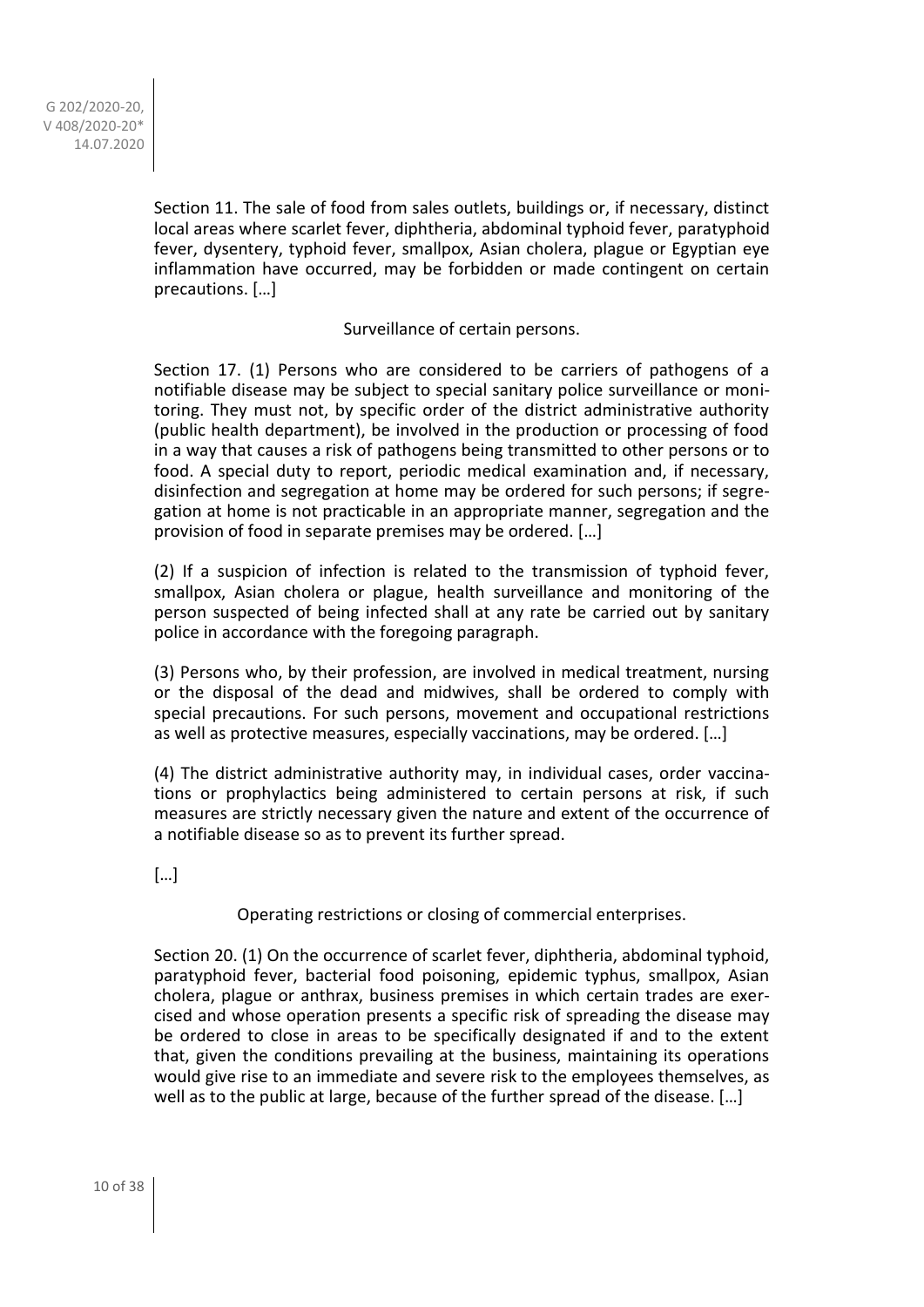(2) On occurrence of one of the diseases listed in paragraph one above, and given the conditions specified there, the operation of individual commercial enterprises with permanent business premises may be restricted or the closing of the business premises may be ordered, and individual persons who come into contact with sick persons may be banned from entering the business premises.

(3) Business premises shall be ordered to close if such a measure is deemed strictly necessary in cases of exceptional threats.

(4) To what extent the precautions described in paragraphs 1 to 3 may be taken when other notifiable diseases occur will be determined by way of regulation.

[…]

## Evacuation of homes.

Section 22. (1) The district administrative authority shall order the evacuation of homes and buildings if, depending on the nature of the occurrence of a notifiable disease, such measures are absolutely necessary to prevent its further spread.

(2) The residents affected shall, at their request, and free of charge if they are destitute, be provided with appropriate accommodation and food.

[…]

Restrictions of movements for the residents of certain areas.

Section 24. The district administrative authority shall impose restrictions of movements on the residents of epidemic areas if, given the nature and extent of the occurrence of a notifiable disease, this is absolutely necessary to prevent its further spread. Likewise, restrictions may be imposed on contacts from outside with the inhabitants of such areas.

[…]

## CHAPTER III. Compensation and defrayal of costs.

[…]

Compensation for loss of earnings.

Section 32. (1) Compensation shall be paid to natural persons and legal entities as well as to partnerships under commercial law for any pecuniary loss sustained by the restriction of their gainful activities if and when they

1. had to be segregated pursuant to sections 7 or 17, or

2. were forbidden to sell food pursuant to section 11, or

3. were banned from exercising an gainful activity pursuant to section 17, or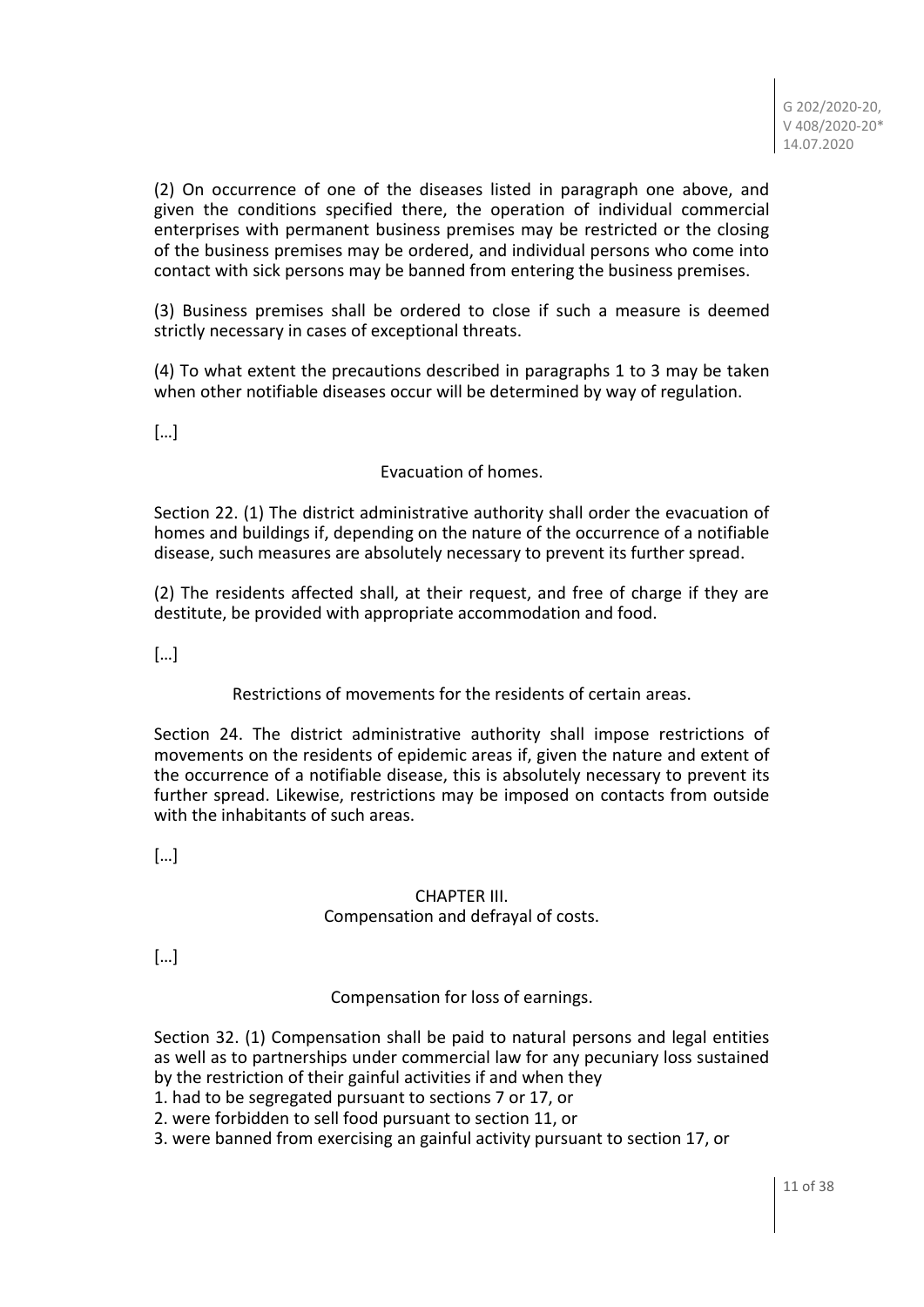> 4. are employed in a business or company the operations of which were restricted or which was closed pursuant to section 20, or

> 5. run a company the operations of which were restricted or which was closed pursuant to section 20; or

> 6. live in homes or buildings evacuation of which was ordered pursuant to section 22, or

> 7. live or work in an area for which restrictions of movements were imposed pursuant to section 2,

and thereby sustained a loss of earnings.

(2) Compensation shall be paid for each day covered by the official order stated in paragraph 1.

(3) Compensation for persons in employment shall be calculated based on their regular earnings within the meaning of the Continued Payment of Remuneration Act (*Entgeltfortzahlungsgesetz*), Federal Law Gazette *BGBl. 399/1974*. Employers shall pay the remuneration due to them on the company's customary dates for the payment of remuneration. The right to compensation from the Federation shall pass to the employer at the time of payment. The employer's contribution to statutory social insurance shall be paid by the employer for the period employees were prevented from working, and the supplement pursuant to section 21 of the 1972 Construction Workers' Leave Act (*Bauarbeiterurlaubsgesetz 1972*), Federal Law Gazette *BGBl*. *414*, shall be reimbursed by the Federation.

(4) For self-employed persons and companies, compensation shall be calculated by comparison of the year-on-year earnings.

(5) Amounts to which beneficiaries are entitled on the same grounds under other provisions or agreements, and amounts earned from other gainful work taken up during the time they were prevented from working, shall be offset against the amount of due compensation."

5. The relevant provisions of the Epidemics Act 1950 (*Epidemiegesetz 1950*), Federal Law Gazette *BGBl*. *186/1950* (republished), as amended by Federal Law Gazette *BGBl*. *I 43/2020* read as follows:

## "CHAPTER II.

Precautions for preventing and controlling notifiable diseases.

[…]

Segregation of infected persons.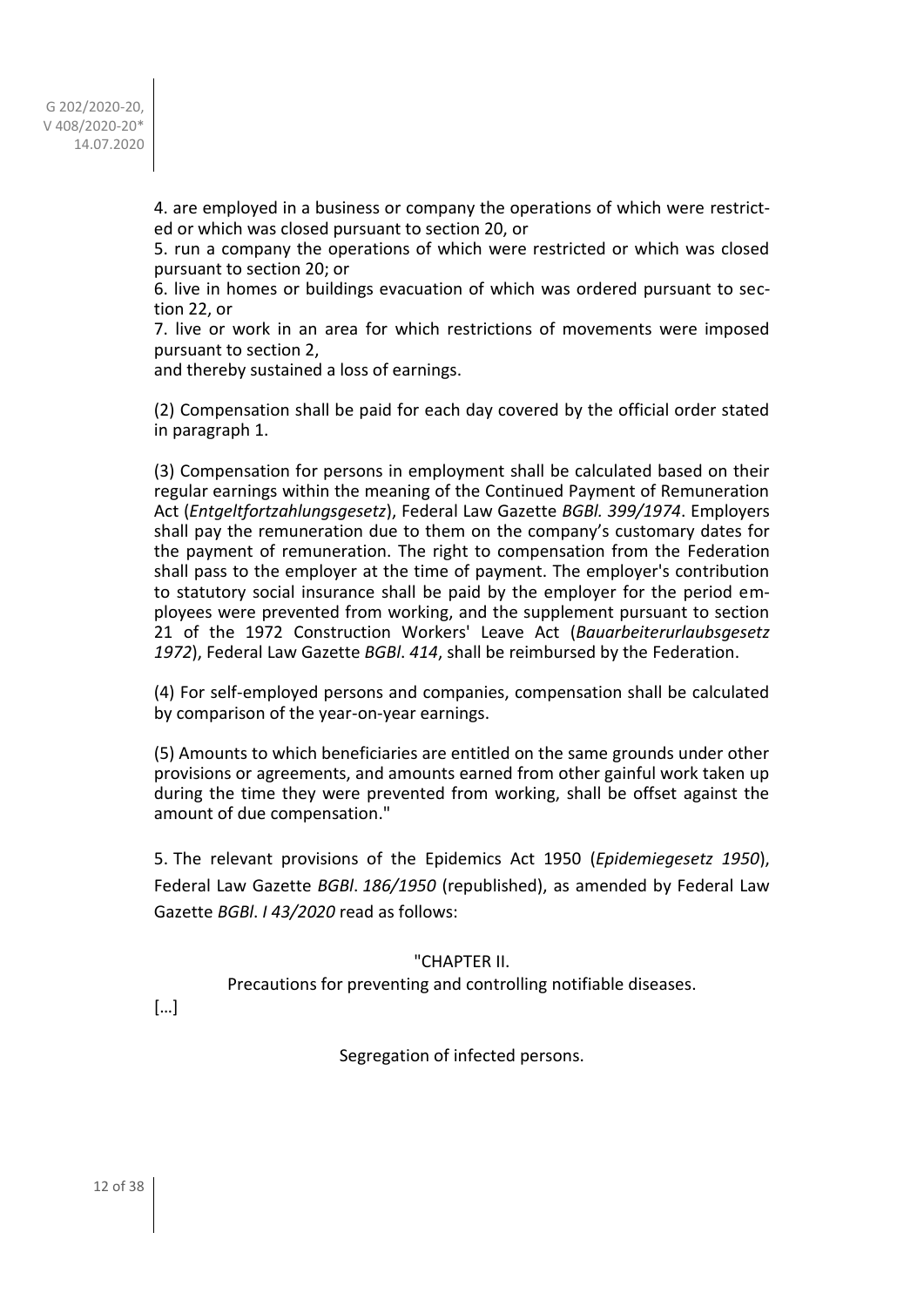Section 7. (1) Notifiable diseases in the case of which infected persons, and persons suspected of being infected or infectious, may be ordered to segregate are defined by way of regulation.

(1a) Infected persons, and persons suspected of being infected or infectious, may be detained or restricted in their movements in order to prevent the further spread of a notifiable disease listed in a regulation pursuant to paragraph 1, if, given the nature of the disease and the behaviour of the person concerned, there is a serious or substantial risk to the health of others which cannot be remedied by less severe means. The person detained may apply to the district court in whose jurisdiction the place of detention is located for a review of the admissibility and for the lifting of the restriction of liberty in accordance with section 2 of the Tuberculosis Act (*Tuberkulosegesetz*). Every detention must be notified to the district court by the district administrative authority that ordered it. Unless detention was lifted earlier, the district court shall review *ex officio* the admissibility of detention by analogous application of section 17 of the Tuberculosis Act at intervals of no more than three months from detention or the last review.

(2) Where it is not possible to adequately segregate a patient at their home in accordance with the instructions given, or if such segregation is not performed, the patient shall be accommodated in a hospital or any other suitable place, provided that transfer can be ensured without endangering the patient.

(3) Where this appears necessary in view of the local conditions, suitable rooms and means of transport recognized as eligible shall be made available in good time for the purpose of segregation, or field hospitals equipped with the necessary facilities and personnel shall be set up.

(4) Apart from the cases where a patient is segregated within the meaning of paragraph 2, patients may only be transferred from their home with official authorisation and in strict compliance with the precautions to be imposed by the authorities.

(5) Such authorisation shall be granted only if public safety is not jeopardized thereby and if the patient is either to be transferred to a facility designed for the admission of such patients, or the transfer appears absolutely necessary in the circumstances.

[…]

Restriction of food sale.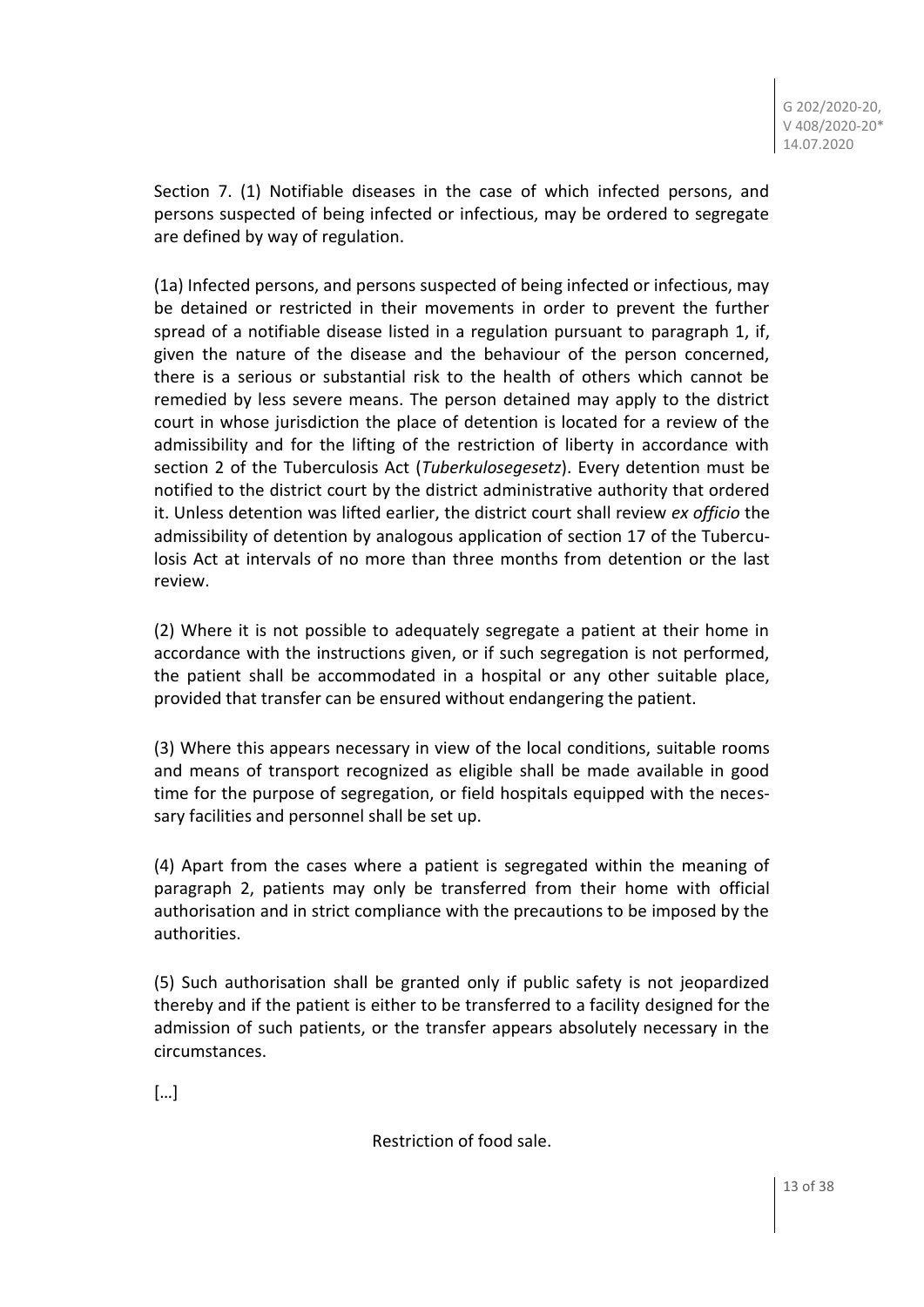Section 11. The sale of food from sales outlets, buildings or, if necessary, distinct local areas where scarlet fever, diphtheria, abdominal typhoid fever, paratyphoid fever, dysentery, typhoid fever, smallpox, Asian cholera, plague or Egyptian eye inflammation have occurred, may be forbidden or made contingent on certain precautions. […]

Surveillance of certain persons.

Section 17. (1) Persons who are considered to be carriers of pathogens of a notifiable disease may be subject to special sanitary police surveillance or monitoring. They must not, by specific order of the district administrative authority (public health department), be involved in the production or processing of food in a way that causes a risk of pathogens being transmitted to other persons or to food. A special duty to report, periodic medical examination and, if necessary, disinfection and segregation at home may be ordered for such persons; if segregation at home is not practicable in an appropriate manner, segregation and the provision of food in separate premises may be ordered. […]

(2) If a suspicion of infection is related to the transmission of typhoid fever, smallpox, Asian cholera or plague, health surveillance and monitoring of the person suspected of being infected shall at any rate be carried out by sanitary police in accordance with the foregoing paragraph.

(3) Persons who, by their profession, are involved in medical treatment, nursing or the disposal of the dead and midwives, shall be ordered to comply with special precautions. For such persons, movement and occupational restrictions as well as protective measures, especially vaccinations, may be ordered. […]

(4) The district administrative authority may, in individual cases, order vaccinations or prophylactics being administered to certain persons at risk, if such measures are strictly necessary given the nature and extent of the occurrence of a notifiable disease so as to prevent its further spread.

[…]

Operating restrictions or closing of commercial enterprises.

Section 20. (1) On the occurrence of scarlet fever, diphtheria, abdominal typhoid, paratyphoid fever, bacterial food poisoning, epidemic typhus, smallpox, Asian cholera, plague or anthrax, business premises in which certain trades are exer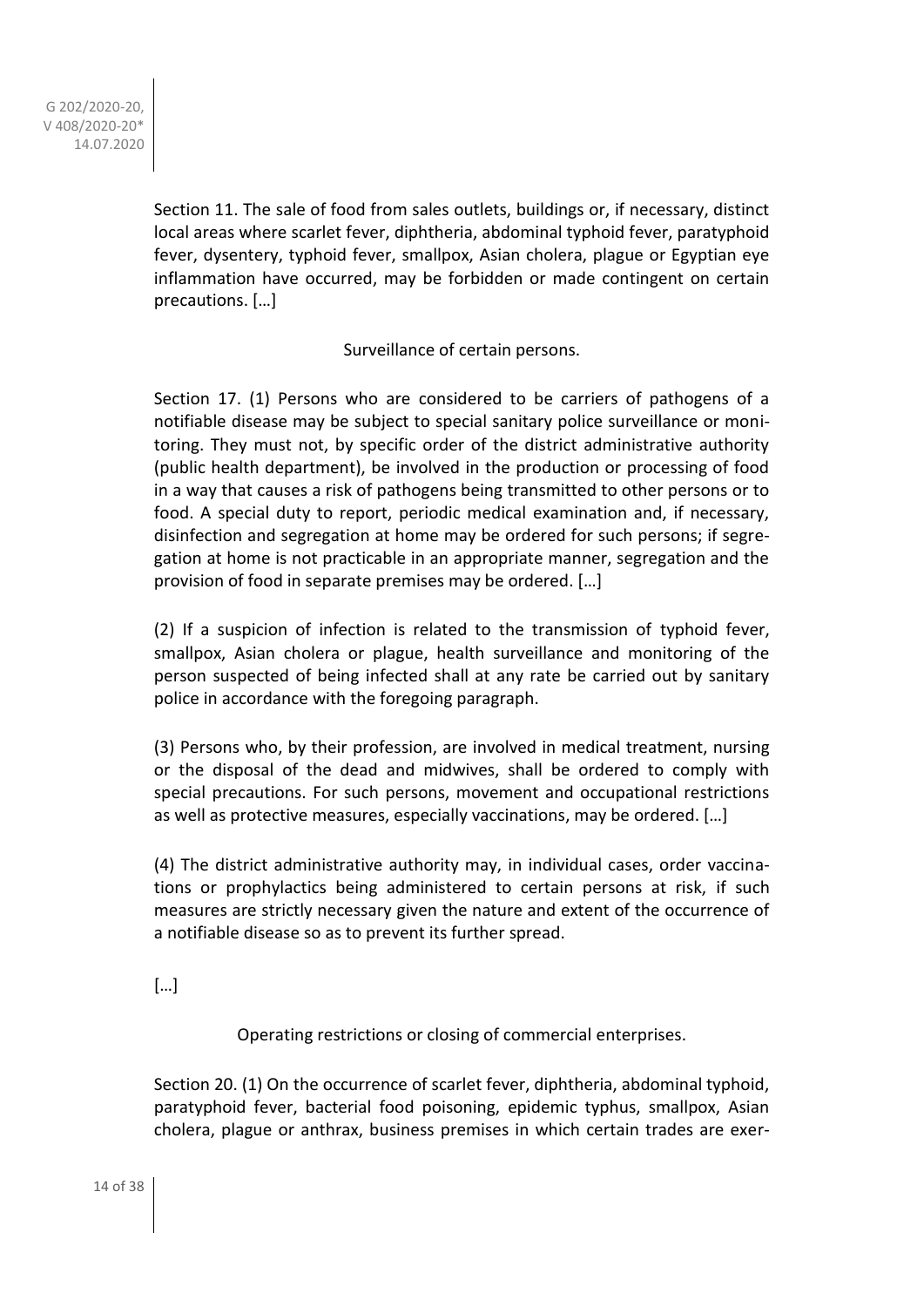cised and whose operation presents a specific risk of spreading the disease may be ordered to close in areas to be specifically designated if and to the extent that, given the conditions prevailing at the business, maintaining its operations would give rise to an immediate and severe risk to the employees themselves, as well as to the public at large, because of the further spread of the disease. […]

(2) On occurrence of one of the diseases listed in paragraph one above, and given the conditions specified there, the operation of individual commercial enterprises with permanent business premises may be restricted or the closing of the business premises may be ordered, and individual persons who come into contact with sick persons may be banned from entering the business premises.

(3) Business premises shall be ordered to close only if such a measure is deemed strictly necessary in cases of exceptional threats.

(4) To what extent the precautions described in paragraphs 1 to 3 may be taken when other notifiable diseases occur will be determined by way of regulation.

[…]

Evacuation of homes.

Section 22. (1) The district administrative authority shall order the evacuation of homes and buildings if, depending on the nature of the occurrence of a notifiable disease, such measures are absolutely necessary to prevent its further spread.

(2) The residents affected shall, at their request, and free of charge if they are destitute, be provided with appropriate accommodation and food.

[…]

Restrictions of movements for the residents of certain areas.

Section 24. If, given the nature and extent of the occurrence of a notifiable disease, this is absolutely necessary to prevent its further spread, the district administrative authority shall impose restrictions of movements on the residents of epidemic areas. Likewise, restrictions may be imposed on contacts from outside with the inhabitants of such areas.

[…]

CHAPTER III.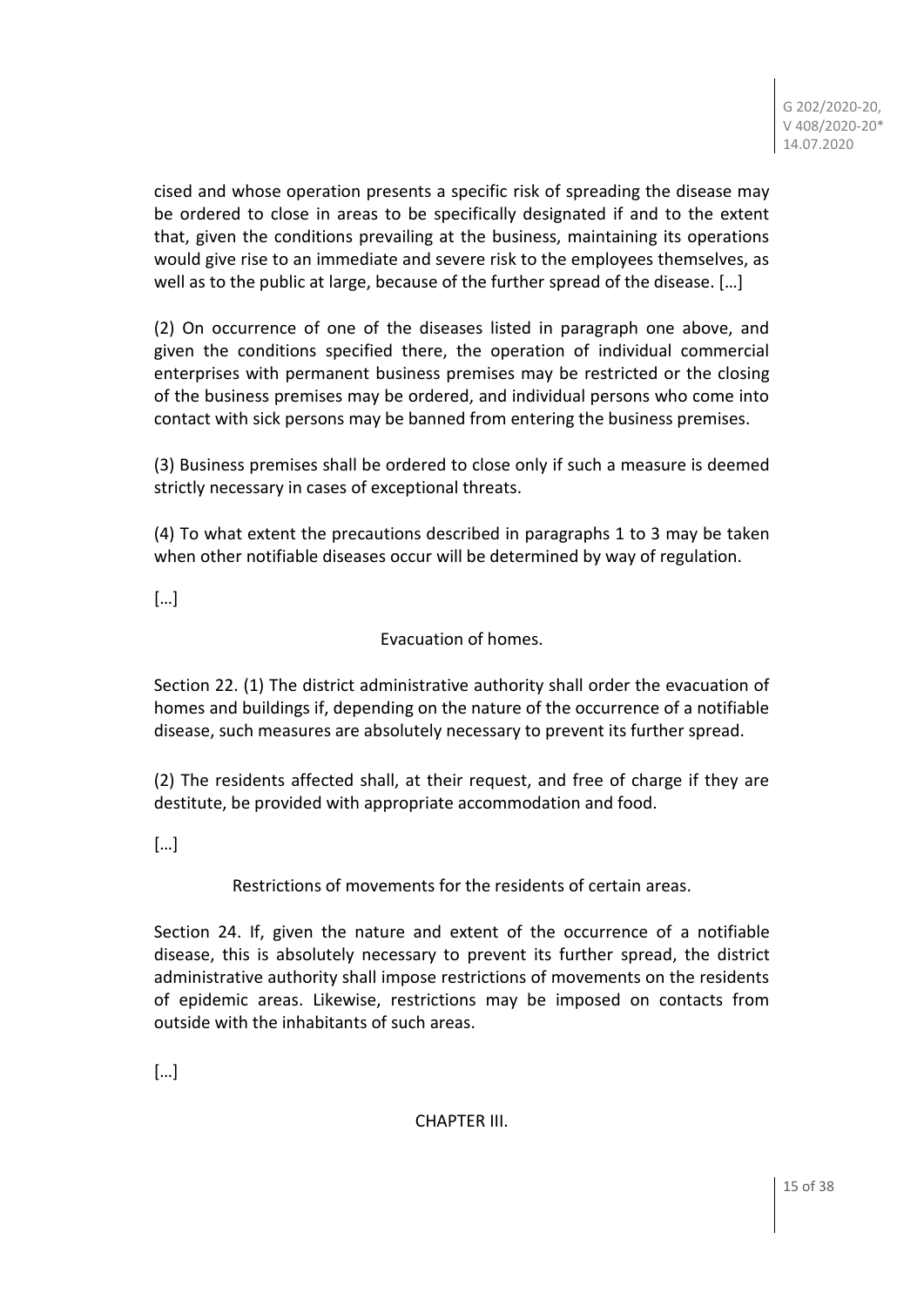Compensation and defrayal of costs.

[…]

Compensation for loss of earnings.

Section 32. (1) Compensation shall be paid to natural persons and legal entities as well as to partnerships under commercial law for any pecuniary loss sustained by the restriction of their gainful activities if and when they

1. had to be segregated pursuant to sections 7 or 17, or

2. were forbidden to sell food pursuant to section 11, or

3. were banned from exercising a gainful activity pursuant to section 17, or

4. are employed in a business or company the operations of which were restricted or which was closed pursuant to section 20, or

5. run a company the operations of which were restricted or which was closed pursuant to section 20; or

6. live in homes or buildings evacuation of which was ordered pursuant to section 22, or

7. live or work in an area for which restrictions of movements were imposed pursuant to section 2,

and thereby sustained a loss of earnings.

(2) Compensation shall be paid for each day covered by the official order stated in paragraph 1.

(3) Compensation for persons in employment shall be calculated based on their regular earnings within the meaning of the Continued Payment of Remuneration Act (*Entgeltfortzahlungsgesetz*), Federal Law Gazette *BGBl*. *399/1974*. Employers shall pay the remuneration due to them on the company's customary dates for the payment of remuneration. The right to compensation from the Federation shall pass to the employer at the time of payment. The employer's contribution to statutory social insurance shall be paid by the employer for the period employees were prevented from working, and the supplement pursuant to section 21 of the Construction Workers' Leave Act 1972 (*Bauarbeiterurlaubsgesetz 1972*), Federal Law Gazette *BGBl*. *414*, shall be reimbursed by the Federation.

(4) For self-employed persons and companies, compensation shall be calculated by comparison of the year-on-year earnings.

(5) Amounts to which beneficiaries are entitled on the same grounds under other provisions or agreements, and amounts earned from other gainful work taken up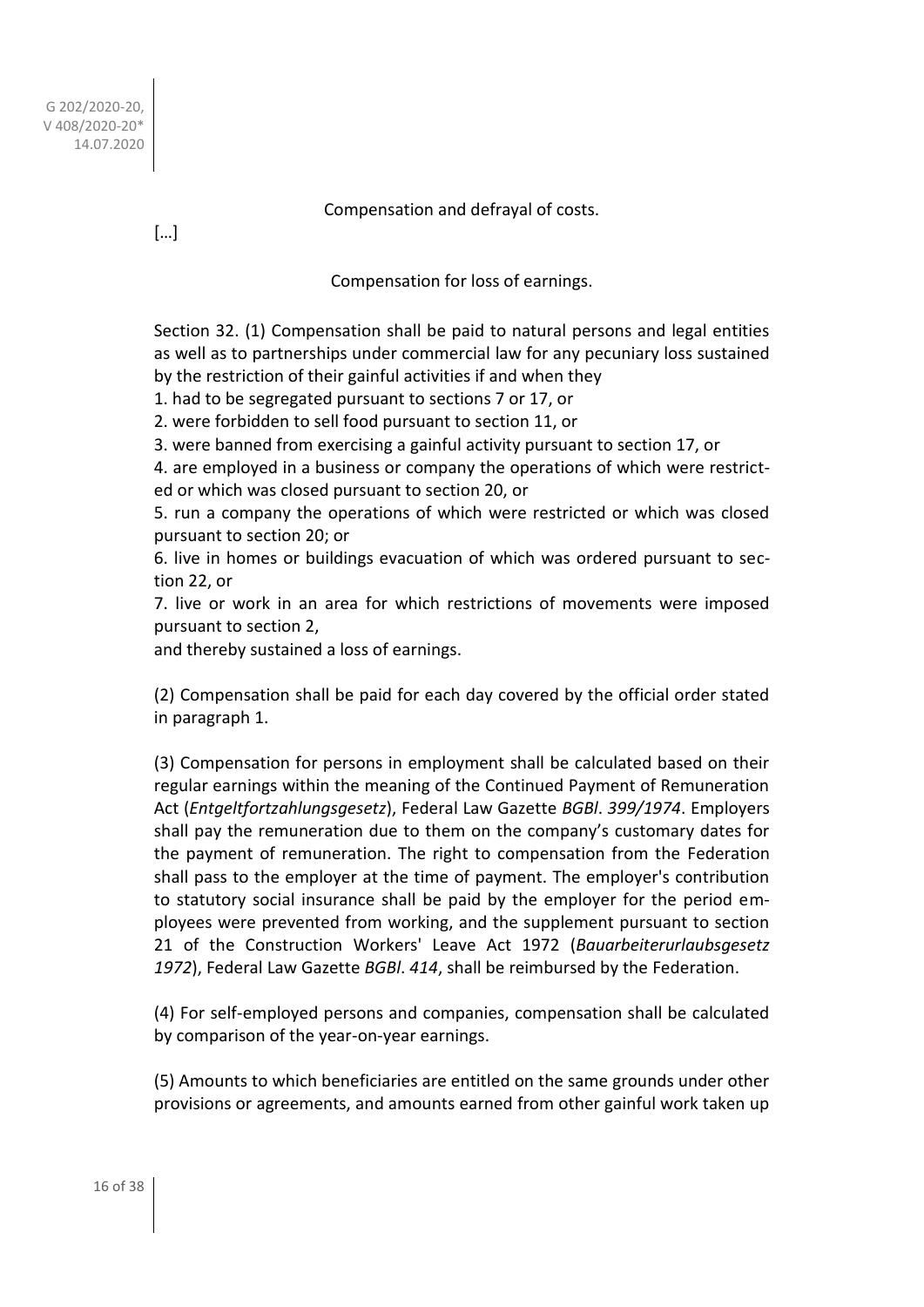during the time they were prevented from working, shall be offset against the amount of due compensation.

(6) The Federal Minister responsible for health may, if and to the extent such is necessary to ensure uniform administration, issue specific provisions by way of regulations to calculate the amount of indemnification or compensation for loss of earnings."

6. Section 1 of the Regulation of the Federal Minister for Social Affairs, Health, Care and Consumer Protection of 28 February 2020 enacting the Regulation on the restriction of operations or closing of commercial businesses upon the occurrence of SARS-CoV-2 infections ("2019 novel coronavirus") and amending the Regulation of the Federal Ministry for Social Administration of 26 June 1957 on the transport of persons carrying or being suspected of carrying communicable diseases, Federal Law Gazette *BGBl*. *II 74/2020*, reads as follows:

"Based on section 20 paragraph 4, Epidemics Act 1950 (*Epidemiegesetz 1950*), Federal Law Gazette *BGBl*. *186/1950*, last amended by Federal Law Gazette *I 37/2018*, and on the 2020 Amendment to the Federal Ministries Act (*Bundesministeriengesetz-Novelle*), Federal Law Gazette *BGBl*. *I 8/2020*, it is ordered that:

The precautions set forth in section 20 paragraphs 1 to 3 of the Epidemics Act 1950, as amended, may also be taken in the event of an infection with SARS-CoV-2 ('2019 novel coronavirus')."

# **III. Considerations**

Applying sections 187 and 404 of the Code of Civil Procedure (*Zivilprozessordnung, ZPO*) in conjunction with section 35 paragraph 1 Constitutional Court Act (*Verfassungsgerichtshofgesetz, VfGG*) *mutatis mutandis*, the Constitutional Court joined the applications for joint deliberation and ruling.

## **1. As to the admissability**

1.1. In their (main) claims based on Article 139 paragraph 1 subparagraph 3 and Article 140 paragraph 1 subparagraph 1 point c) of the Constitution (*Bundes-Verfassungsgesetz, B-VG*), the applicants request to repeal specified phrases in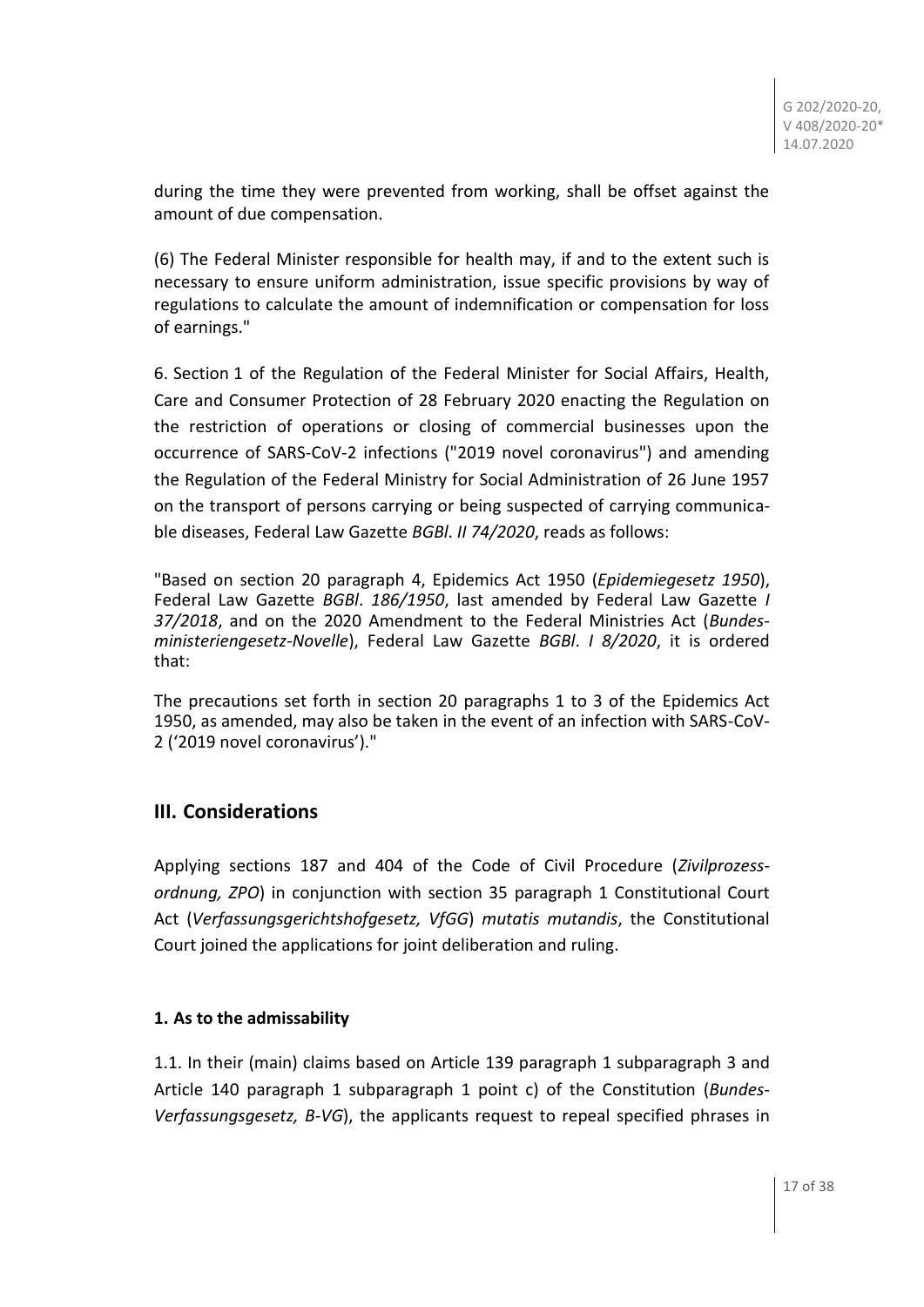> section 2 paragraph 1 subparagraph 2 and specified phrases in section 2 paragraph 4 of the COVID-19 Measures Regulation-96, Federal Law Gazette *BGBl*. *II 96/2020*, as amended by Federal Law Gazette *BGBl*. *II 151/2020*, as unlawful. Moreover, the applicants seek that section 4 paragraph 2 COVID-19 Measures Act be repealed as unconstitutional. In addition to their main applications, applicants filed several *in eventu* claims.

> At the time their applications were filed with the Constitutional Court, i.e. on 27 and 30 April 2020 respectively, the said provisions of the COVID-19 Measures Regulation-96, as amended by Federal Law Gazette *BGBl*. *II 151/2020*, were in force. According to section 13 paragraph 2 subparagraph 1 of the Regulation of the Federal Minister for Social Affairs, Health, Care and Consumer Protection concerning the easing of measures taken to combat the spread of COVID-19 (Regulation easing COVID-19 restrictions), Federal Law Gazette *BGBl. II 197/2020*, the COVID-19 Measures Regulation-96 and, hence, the challenged provisions of this regulation, expired at the end of 30 April 2020. Section 4 paragraph 2 COVID-19 Measures Act continues to be in force.

> 1.2. Pursuant to Article 139 paragraph 1 subparagraph 3 and Article 140 paragraph 1 subparagraph 1 point (c) of the Constitution (*B-VG*), the Constitutional Court decides on the unlawfulness of regulations and the unconstitutionality of laws upon application by an individual claiming that their rights were directly violated by such unlawfulness or unconstitutionality, if this regulation or law took effect for that individual without a court decision having been rendered or an administrative ruling having been issued.

> The Constitutional Court has held in its established case law, starting with *VfSlg*. *8009/1977 and 8058/1977*, that the basic requirement for an application to be admissible hence is that the law or regulation directly interferes with, and, if found unconstitutional or unlawful, violates, the legal sphere of the person. In any such case, the Constitutional Court must base itself on what is submitted in the application and merely review whether the effects maintained by the applicant are such which are required by Article 139 paragraph 1 subparagraph 3 and Article 140 paragraph 1 subparagraph 1 point (c) of the Constitution (*B-VG*) (cf. e.g. *VfSlg. 10.353/1985, 15.306/1998, 16.890/2003*).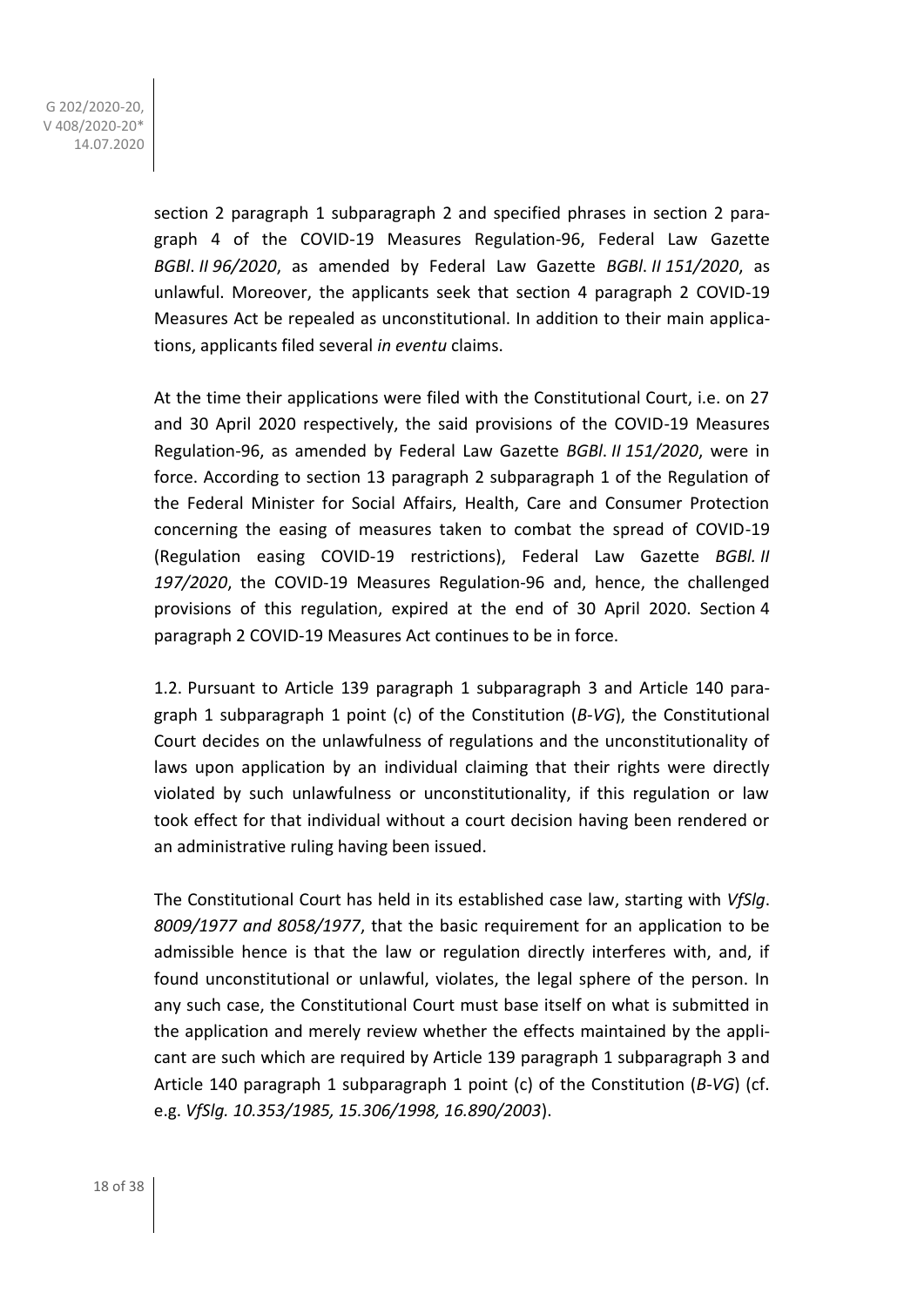1.3. The normative context of the provisions of section 4 paragraph 2 COVID-19 Measures Act and of sections 1 and 2 of the COVID-19 Measures Regulation-96 is as follows:

According to section 1 COVID-19 Measures Act, Federal Law Gazette *BGBl*. *I 12/2020*, as amended by Federal Law Gazette *BGBl*. *I 23/2020* – taking effect on 5 April 2020 (see section 4 paragraph 5 COVID-19 Measures Act) and limited until 31 December 2020 (see section 4 paragraph 1 COVID-19 Measures Act) – the Federal Minister for Social Affairs, Health, Care and Consumer Protection may, by way of regulation, impose a ban, inter alia, on "entry to business premises, or specified business premises, for the purpose of acquiring goods or services", to the extent necessary to prevent the spread of COVID-19. The regulation may lay down provisions as to how many persons are allowed to enter business premises which are exempted from the ban, and at what time. Moreover, it may stipulate specific conditions or requirements under which business premises may be entered. Pursuant to section 4 paragraph 3 COVID-19 Measures Act, its provisions do not affect the provisions of the Epidemics Act 1950. If, however, the Federal Minister has issued a regulation pursuant to section 1 of the COVID-19 Measures Act, the provisions laid down in the Epidemics Act 1950 concerning the closing of business premises within the scope of application of this Regulation shall not be applicable (section 4 paragraph 2 COVID-19 Measures Act).

Issuing the COVID-19 Measures Regulation-96 being based on section 1 of the COVID-19 Measures Act, the Federal Minister for Social Affairs, Health, Care and Consumer Protection imposed a ban, with effect from 16 March 2020 and first limited until the end of 22 March 2020 (section 4 paragraph 1 and paragraph 3 COVID-19 Measures Regulation-96, as amended by Federal Law Gazette *BGBl. II 96/2020*) on entry to the customer area of business premises of retail establishments and service companies and of recreational and sports facilities. This ban on entry has applied to the purpose of acquiring goods or services, or using recreational and sports facilities.

Section 2 COVID-19 Measures Regulation-96, in its original version Federal Law Gazette *BGBl. II 96/2020*, lays down a number of exemptions from the general ban on entry, basically for so-called "system-relevant" businesses such as public pharmacies, food retailers or petrol stations, banks and postal services (for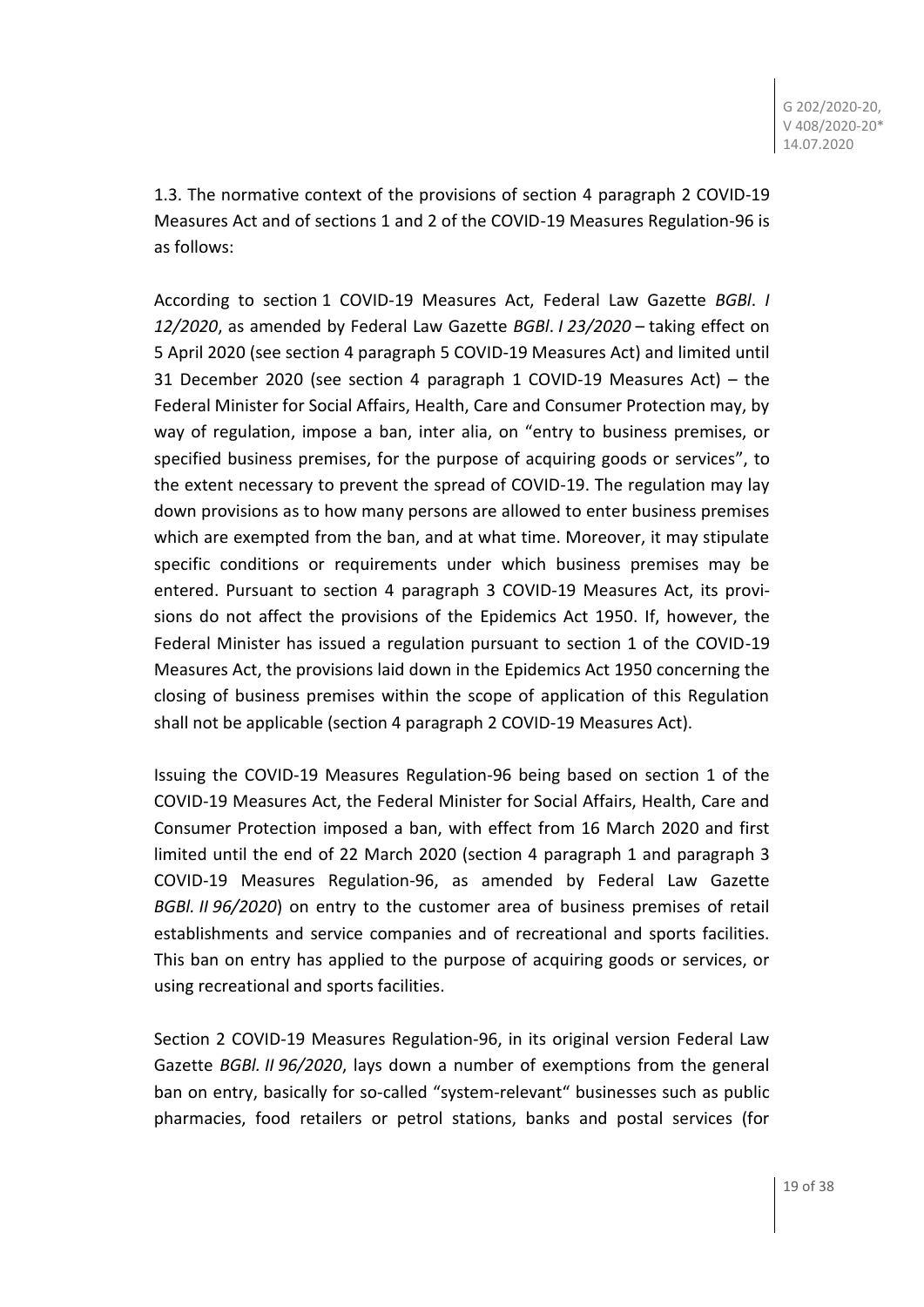> details see section 2 COVID-19 Measures Regulation-96 in the quoted version). After that, the Federal Minister for Social Affairs, Health, Care and Consumer Protection then amended the COVID-19 Measures Regulation several times and – regularly limiting its application to short periods of time (see section 4 paragraph 3 COVID-19 Measures Regulation-96, as amended by Federal Law Gazette *BGBl. II 110/2020*, which postponed the expiry of the Regulation from 22 March 2020 to 13 April 2020; section 4 paragraph 1 COVID-19 Measures Regulation-96, as amended by Federal Law Gazette *BGBl. II 112/2020*, once again set its expiry date as per the end of 13 April 2020; section 5 paragraphs 4 und 5 COVID-19 Measures Regulation-96, as amended by Federal Law Gazette *BGBl. II 130/2020*, set the expiry date for sections 1 to 3 again as per the end of 13 April 2020, and for section 4 as per the end of 24 April 2020) – left it in continued force and effect. Finally, the Federal Minister for Social Affairs, Health, Care and Consumer Protection, by way of regulation which took effect as per the end of 13 April 2020 (section 5 paragraph 6 COVID-19 Measures Regulation-96, as amended by Federal Law Gazette *BGBl. II 151/2020*), put the COVID-19 Measures Regulation-96 into force until the end of 30 April 2020 (section 5 paragraph 1 COVID-19 Measures Regulation-96, as amended by Federal Law Gazette *BGBl. II 151/2020*; the most recent changes of the COVID-19 Measures Regulation-96, as amended by Federal Law Gazette *BGBl. II 162/2020*, did not amend the provisions on expiry). By way of the Regulation easing COVID-19 restrictions, Federal Law Gazette *BGBl. II 197/2020*, the Federal Minister for Social Affairs, Health, Care and Consumer Protection ultimately ordered once again that the COVID-19 Measures Regulation-96 was to expire as per the end of 30 April 2020.

> By issuing the Regulation Federal Law Gazette *BGBl. II 151/2020*, the Federal Minister for Social Affairs, Health, Care and Consumer Protection amended the COVID-19 Measures Regulation-96 regarding its original version amongst other things, to the effect, that, first, building material, iron and wood retailers, DIY and garden centres and others now became exempt as system-relevant businesses from the general ban on entry to retail business premises pursuant to section 1 of this Regulation (section 2 paragraph 1 subparagraph 22 COVID-19 Measures Regulation-96). Second, a newly inserted paragraph 4 in section 2 generally exempted other retail business premises from the ban on entry pursuant to section 1 COVID-19 Measures Regulation-96 provided that the indoor customer area did not exceed 400 m². Business premises used for the sale,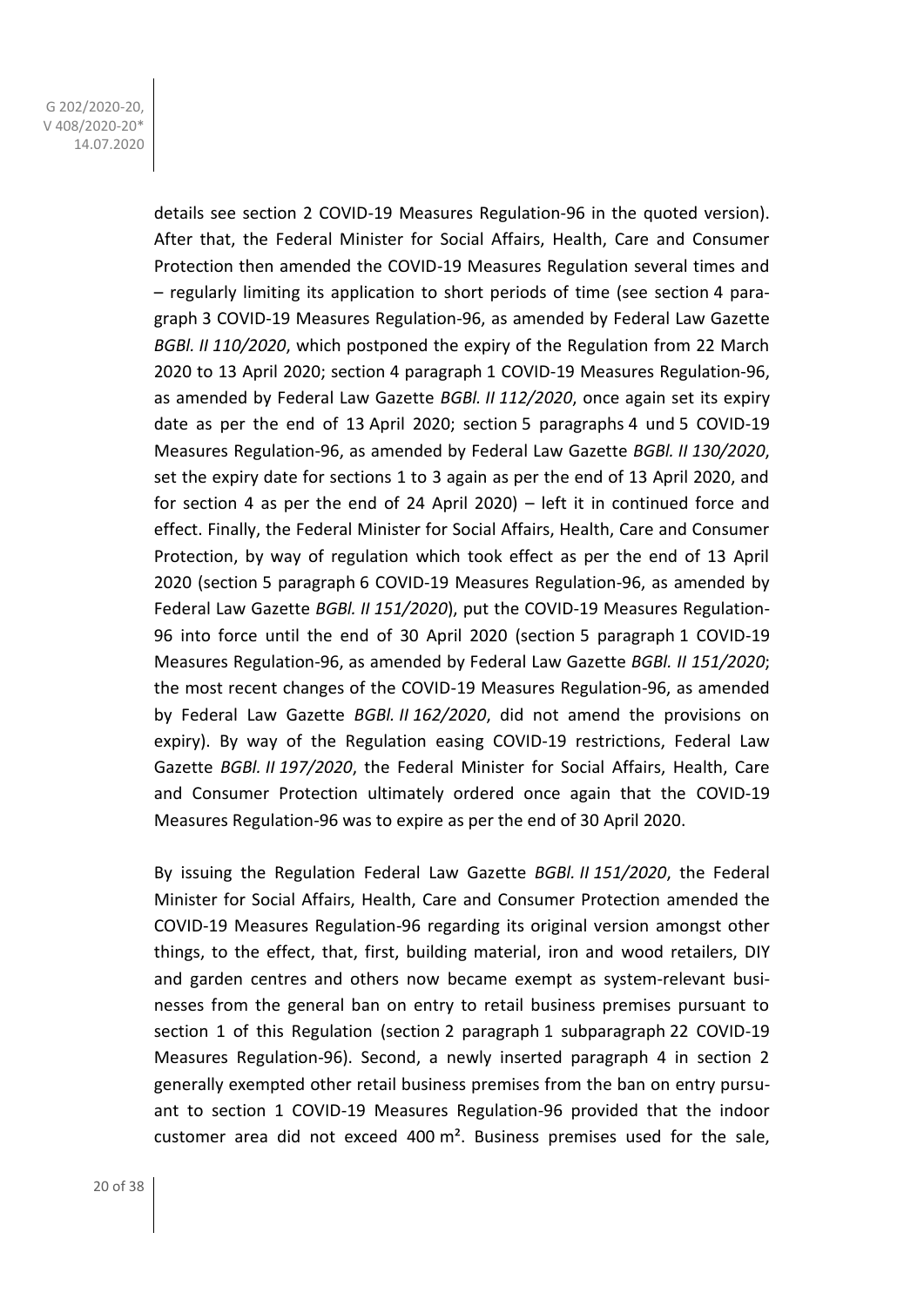manufacture, repair or processing of goods are qualified as other retail business premises. If other business premises are structurally connected (e.g. shopping malls), the customer area of the business premises must be added up if the customer area is entered via the connecting structure (section 2 paragraph 4 third clause, COVID-19 Measures Regulation-96). Modifications of the size of the customer area carried out after 7 April 2020 – i.e. two days prior to the publication of Regulation Federal Law Gazette *BGBl. II 151/2020* – shall be disregarded when calculating the size of the customer area (section 2 paragraph 4 clause four, COVID-19 Measures Regulation-96). Furthermore, section 2 paragraphs 5 and 6 COVID-19 Measures Regulation-96 stipulated additional requirements to be complied with when customers enter other retail business premises. Pursuant to section 5 paragraph 6 COVID-19 Measures Regulation-96, as amended by Federal Law Gazette *BGBl. II 151/2020*, these additional exemptions from the general ban on entry to retail business premises and service companies took effect as per the end of 13 April 2020.

1.4. Hence, the applicants' business premises had been subject to a ban on entry by customers since 16 March 2020 (date when the original version of the COVID-19 Measures Regulation-96 Federal Law Gazette *BGBl. II 96/2020* took effect). Regulation Federal Law Gazette *BGBl. II 151/2020* changed the applicants' legal situation in as far as retailers whose indoor customer area did not exceed 400  $m<sup>2</sup>$ were exempted, as per the end of 13 April 2020, from the ban on entry under section 1 COVID-19 Measures Regulation-96. The ban on entry continued to apply – until 30 April 2020 – to some of the applicants' business premises, under section 1 COVID-19 Measures Regulation-96, which was equally challenged by way of an *in eventu* claim to the second (supplementary) main claim, as these business premises had indoor customer areas exceeding 400 m².

The applicants consider their constitutionally guaranteed rights to the freedom to engage in economic activity, the protection of their property, and equality before the law, violated by the restriction laid down in section 2 paragraph 4 COVID-19 Measures Regulation-96, as amended by Federal Law Gazette *BGBl. II 151/2020*, according to which only other retail business premises were exempted from the general ban on entry pursuant to section 1 of the Regulation if their indoor customer area does not exceed 400  $m<sup>2</sup>$ . There is, they claim, no other reasonable way to submit the matter of the unlawfulness of the challenged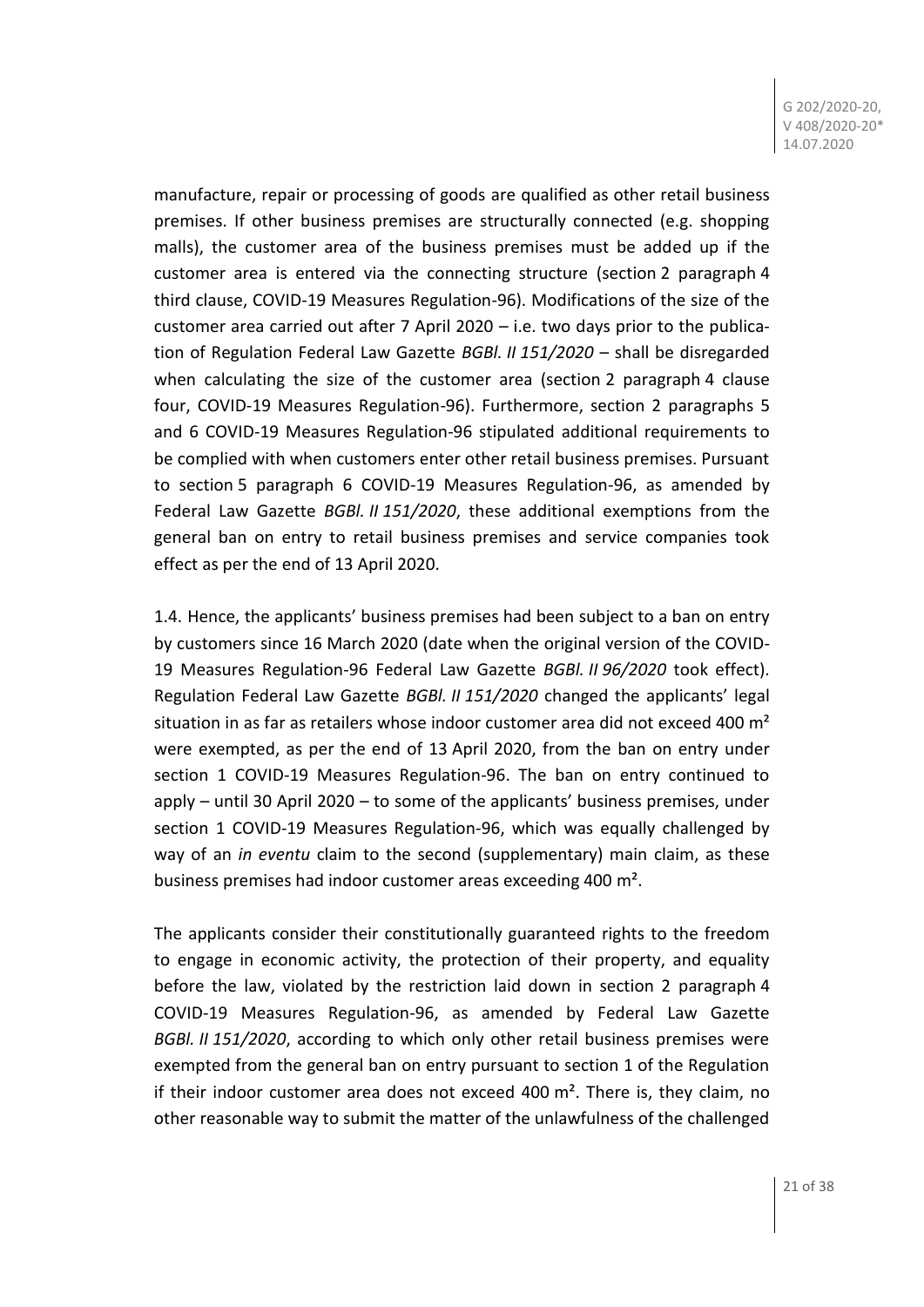> provisions to the Constitutional Court, in particular they could not be reasonably expected to provoke the institution of penal (administrative) proceedings by violating a law-imposed ban. As the legislator had set 30 April 2020 as expiry date for the regulation, effective legal protection was otherwise *a priori* impossible to obtain.

> 1.5. According to Article 139 paragraph 1 subparagraph 3 of the Constitution *(B-VG)*, the Constitutional Court decides on the unlawfulness of regulations upon application of an individual claiming that their rights were directly violated by such unlawfulness, if this regulation took effect for that individual without a court decision having been rendered or an administrative ruling having been issued. For the application to be admissible, the regulation must directly interfere with, and, if found unlawful, violate, the applicant's legal sphere.

> Moreover, the regulation must, in actual fact, directly interfere with the applicant's legal sphere. Such interference may be assumed only if such interference is, by its nature and extent, clearly determined by the regulation itself, impairs the applicant's interests (protected by law) not only hypothetically, but actually, and if there is no reasonable recourse open to the applicant as defence against the – allegedly – unlawful interference (*VfSlg*. *13.944/1994, 15.234/1998, 15.947/2000*).

> Pursuant to Article 57 paragraph 1 Constitutional Court Act *(Verfassungsgerichtshofgesetz, VfGG)*, an application to repeal a regulation as unlawful must seek that the regulation be repealed either in its entirety, or that specific parts be repealed as unlawful.

> 1.6. Neither are – in a constellation like the one at hand, and contrary to the view held by the Federal Government and the Federal Minister for Social Affairs, Health, Care and Consumer Protection – the applications inadmissible on the ground that the applicants are not currently being affected, given that the challenged provisions have already lapsed when the Constitutional Court renders its decision:

> 1.7. By virtue of the challenged provision of section 2 paragraph 4 first clause, second part of the clause, COVID-19 Measures Regulation-96, the applicants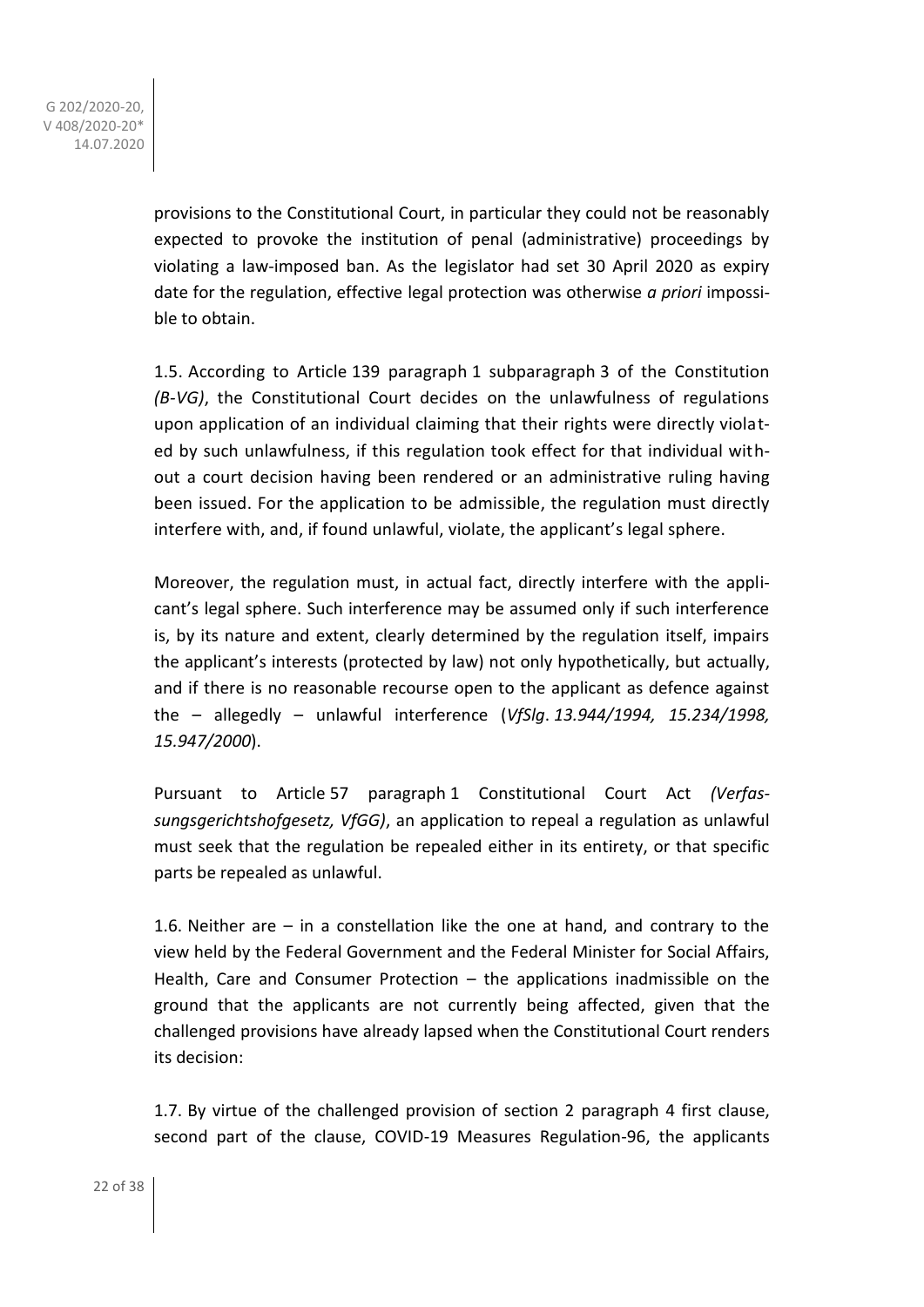continue to be subject to a ban, under section 1 COVID-19 Measures Regulation-96, on customers entering their business premises for the purpose of acquiring goods or using services, i.e. beyond 13 April 2020. This ban directly interferes with the applicants' legal sphere and there is no other reasonable approach open to them for submitting the alleged unlawfulness of the interference to the Constitutional Court, given the fact that section 3 paragraph 2 of the COVID-19 Measures Act penalises, with an administrative fine of up to EUR 30,000, owners of business premises who fail to prevent persons from entering their premises when there is a ban on doing so.

1.7.1. It results from the wording of Article 139 paragraph 1 subparagraph 3 of the Constitution *(B-VG)* ("claiming to have been violated") that the challenged provisions of the regulation must in fact directly and adversely interfere with the applicant's legal sphere at the time the application is filed (see, on behalf of many, for regulation provisions *VfSlg*. *12.634/1991, 13.585/1993, 14.033/1995*; for legal provisions *VfSlg*. *9096/1981, 12.447/1990, 12.870/1991, 13.214/1992, 13.397/1993*).

In addition the Constitutional Court takes the view that that the challenged provisions of the regulation must continue to be effective for the applicant at the time it renders its decision (cf. for regulation provisions *VfSlg*. *12.413/1990, 12.756/1991, 12.877/1991, 14.712/1996, 14.755/1997, 15.852/2000, 16.139/2001, 19.391/2011*; for legal provisions *VfSlg*. *12.999/1992, 16.621/2002, 16.799/2003, 17.826/2006, 18.151/2007; VfGH 6.3.2019, G 318/2018*), which, as a general rule, is no longer the case if the challenged provisions have already lapsed or have been substantially modified and the purpose of Article 139 paragraph 1 subparagraph 3 of the Constitution (*B-VG*) has thus already been achieved (e.g. *VfSlg*. *17.653/2005, 18.284/2007, 18.837/2009; 15.491/1999, 19.391/2011*). However, it cannot be precluded *a priori* that even provisions that have already lapsed currently affect the applicant's legal sphere (cf. e.g. *VfSlg*. *16.581/2002, 18.235/2007; 10.313/1984, 15.888/2000, 17.798/2006*; in general also e.g. *15.116/1998, 17.826/2006; 12.976/1992*). Such has been assumed by the Constitutional Court in particular when a claim related to individual calendar years (*VfSlg*. *16.581/2002*) or when the lapsed provision continued to directly affect the applicant's legal sphere, such as for instance in relation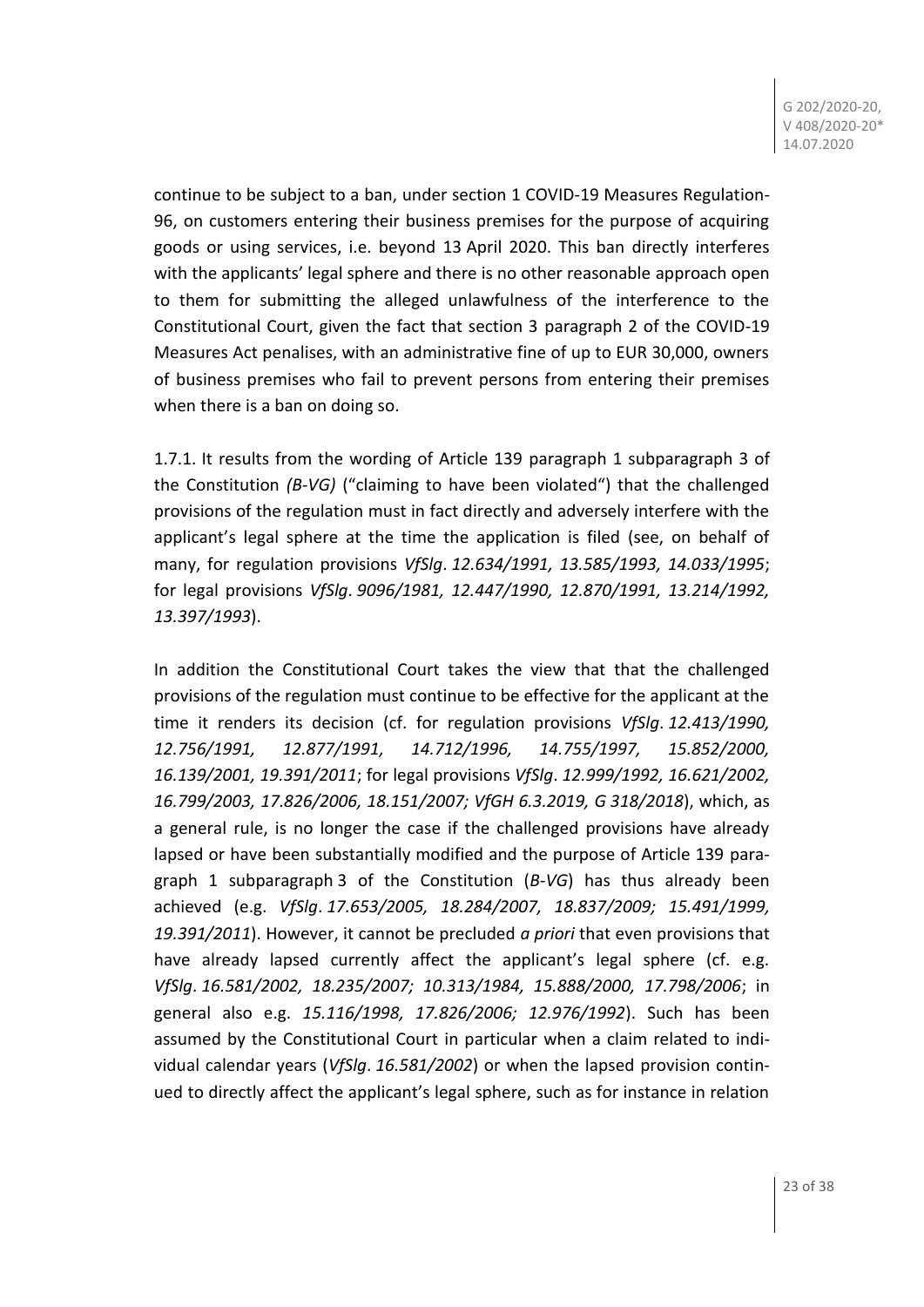> to agreements under private law, which the contestant concluded while the provision was still applicable (*VfSlg*. *12.976/1992*).

> In particular, the Constitutional Court considers, where the given rules refer to a specific period of time, challenged provisions in a regulation to be effective, and the application therefore eligible, regardless of the fact that the regulation has already lapsed, as the provisions continue to be applicable to the respective period (see *VfSlg*. 10.820/1986 and, in particular, the case law on the so-called system charges in energy law *VfSlg*. *15.888/2000, 15.976/2000, 17.094/2003, 17.266/2004, 17.798/2006, 19.840/2013*).

> 1.7.2. As is clearly shown in Article 139 paragraph 4 (as well as in Article 140 paragraph 4) of the Constitution *(B-VG)*, the purpose of legal protection of an application under Article 139 paragraph 1 subparagraph 3 of the Constitution *(B-VG)* can or rather must, in given constellations, also be met by a ruling of the Constitutional Court that the challenged provisions of the regulation were unlawful.

> The provisions of the regulation challenged by the applicants are part of a regime of laws and regulations in which, in order to cope with a situation of crisis, to combat the COVID-10 pandemic and its effects, the legislator has issued authorisations for the executive on which regulations are based containing orders and bans directly restricting (constitutionally guaranteed) rights and which penalise non-compliance with such orders and bans. The reason for and the purpose of such a regulatory regime requires the executive to permanently monitor and adjust its measures, which leads to a rapid succession of individual regulations or provisions being in force or being amended.

> An application under Article 139 paragraph 1 subparagraph 3 (such as an application under Article 140 paragraph 1 subparagraph 1 point c) of the Constitution *(B-VG)* is to ensure legal protection where such protection from interferences with subjective rights by (statutory or) regulatory provisions cannot be obtained at all, or only through unreasonable means (on the subsidiarity of an individual application cf. *Rohregger*, Article 140 of the Constitution*, in: Korinek/Holoubek et al [ed.], Bundesverfassungsrecht, 6. Lfg. 2003, paragraph 163*)*.* In this regard, the Constitutional Court has repeatedly found that the purpose of the rule-of-law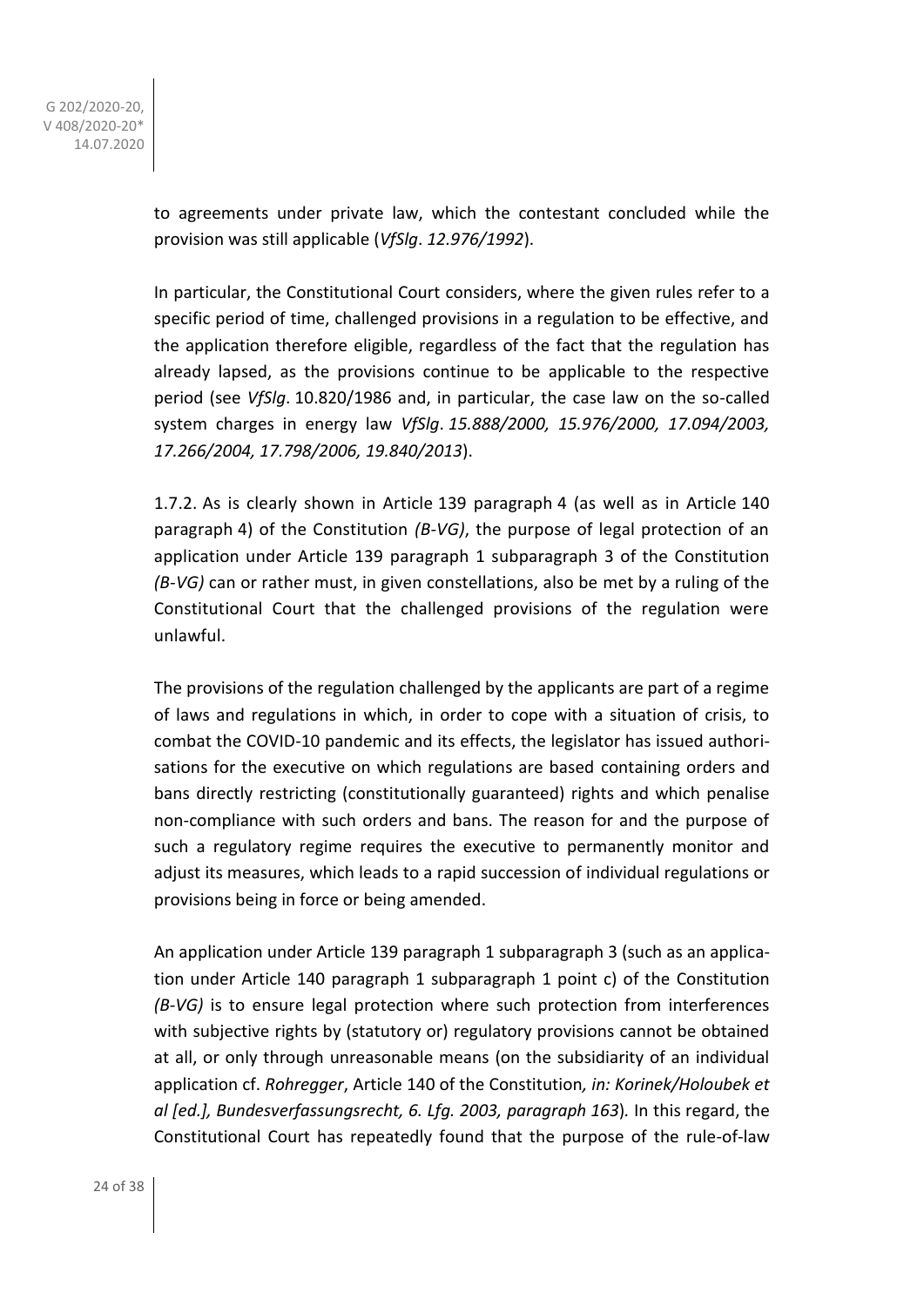principle culminates in that all acts of state bodies must be based on the law and, indirectly, ultimately on the Constitution and that a system of legal safeguards provides such guarantee (*VfSlg. 11.196/1986, 16.245/2001*).

The applicants' interest, in terms of legal protection, in clarifying whether the interference with their legal sphere (in terms of fundamental rights) caused by the challenged provisions of the regulation, which they must first tolerate under penalty, was lawful and ultimately constitutional, can only be addressed by proceedings under Article 139 paragraph 1 subparagraph 3 of the Constitution *(B-VG)*, in view of the fact that legal protection could otherwise be (have been) obtained only by committing an offence. Resulting from this interest in legal protection, which extends beyond the short period of time during which the challenged provisions were in force (cf. the regime of complaints against the exercise of direct orders and coercive measures by administrative authorities (*Maßnahmenbeschwerde*) that is inspired by a similar concept of legal protection or the Constitutional Court's case law on the prohibition of gatherings e.g. *VfSlg*. *20.312/2019*), the applicants' legal sphere in the case at hand is affected also at the time the Constitutional Court renders its decision, and does – still (cf. *VfSlg*. *10.819/1986, 11.365/1987*) – give rise to the challenged provisions being effective, even though they have meanwhile lapsed.

1.8. While the challenged provisions of the COVID-19 Measures Regulation-96 expired as per the end of 30 April 2020, they still, in light of the above, directly interfere with the applicants' legal sphere and impair their legally protected interests even at the present time. Thus, there is no other reasonable approach open to the applicants for submitting their concerns as to the lawfulness of the challenged provisions to the Constitutional Court.

1.9. …

## **2. On the merits**

2.1. In review proceedings regarding the lawfulness of a regulation pursuant to Article 139 of the Constitution *(B-VG)*, or the constitutionality of an act of law pursuant to Article 140 of the Constitution *(B-VG)*, the Constitutional Court must limit itself to discussing the questions raised (cf. *VfSlg*. *12.691/1991,*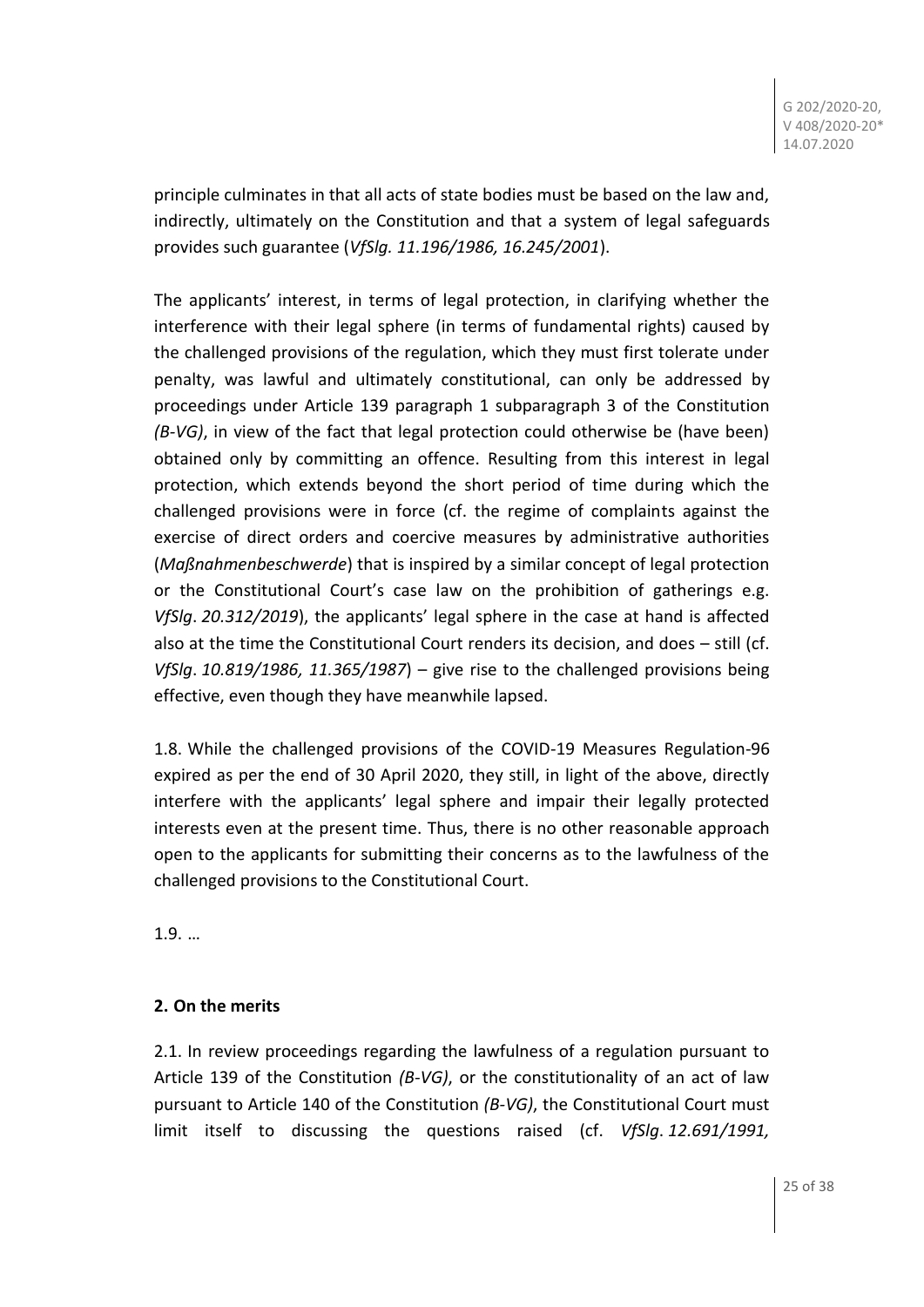> *13.471/1993, 14.895/1997, 16.824/2003*). Hence, it must assess only whether the challenged provisions are unlawful or unconstitutional on the grounds set out in the application (*VfSlg*. *15.193/1998, 16.374/2001, 16.538/2002*).

> 2.2. Mainly, the applicants are submitting the same concerns regarding Article 2 paragraph 4 COVID-19 Measures Regulation-96 as were filed by the applicant in the proceedings before the Constitutional Court recorded under number *V 411/2020*. In today's decision, the Constitutional Court can therefore refer to its considerations on the unlawfulness of the challenged provisions under that case number (see IV.B.5. to IV.B.10. of today's decision regarding *V 411/2020*).

> 2.3. As regards the alleged violation of the right to protection of property pursuant to Article 5 Basic State Law (*Staatsgrundgesetz, StGG*) and Article 1 of Protocol 1 of the European Convention of Human Rights (ECHR), and the "special sacrifices" which allegedly violate the principle of equality:

> 2.3.1. The applicants hold the view that section 4 paragraph 2 COVID-19 Measures Act (in conjunction with section 1 COVID-19 Measures Regulation-96) violates the right to the protection of property pursuant to Article 5 Basic State Law (*StGG*) and Article 1 of Protocol 1 of the ECHR, as these provisions (in conjunction with section 1 COVID-19 Measures Act) do not foresee any compensation for the ban on entry effected by section 1 COVID-19 Measures Regulation-96.

> Exemption from applicability of the Epidemics Act 1950 does not serve to attain the public goal of containing the spread of COVID-19. Business premises could have been closed also under the Epidemics Act 1950; in that case, however, section 32 paragraph 1 subparagraph 5 of the Epidemics Act 1950 would have provided for compensation to be calculated by comparison of year-on-year earnings. In that the provisions of the Epidemics Act 1950 were exempted from applicability, the applicants argued, they were fully deprived of their claims to compensation for loss of earnings pursuant to section 32 of the Epidemics Act 1950, without being afforded recourse to any alternative claims. Section 4 paragraph 2 COVID-19-Measures Act merely pursues the aim of curtailing claims to compensation.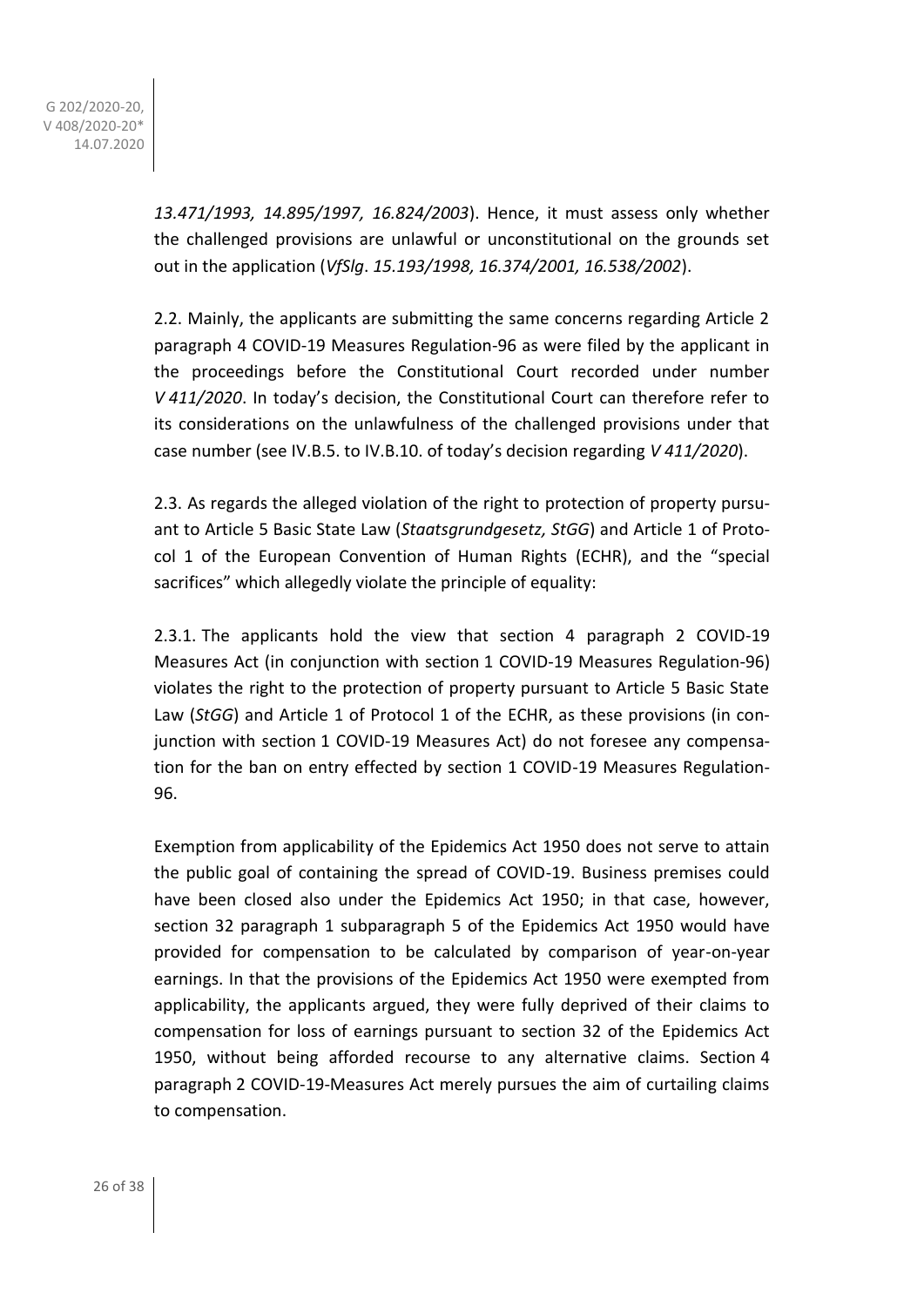2.3.2. Every private right deemed equivalent to an asset is protected pursuant to Article 5 Basic State Law (cf. e.g. *VfSlg*. *8201/1977, 9887/1983, 10.322/1985 and 16.636/2002*). Following established case law of the Constitutional Court (cf. *VfSlg*. *6780/1972* and the earlier case law stated there; *VfSlg. 12.227/1989, 15.367/1998, 15.771/2000*) Article 5 Basic State Law (*StGG*), first clause, applies also to restrictions on property rights. However, in view of the reservation set out in Article 1 of Protocol 1 of the ECHR that the state can impose laws controlling the use of property, the legislator may order restrictions on property rights, provided that this does not affect, in essence, the fundamental right to the protection of property or in any other way breach a constitutional principle by which it is also bound, (cf. *VfSlg. 9189/1981, 10.981/1986 and 15.577/1999*), if such restriction is in the public interest (cf. e.g. *VfSlg. 9911/1983, 14.535/1996, 15.577/1999 and 17.071/2003*) and is not disproportionate (cf. e.g. *VfSlg*. *13.587/1993, 14.500/1996, 14.679/1996, 15.367/1998 and 15.753/2000*).

Section 1 COVID-19 Measures Regulation-96 imposed a ban on entry to retail customer areas for the purpose of acquiring goods. Even though, by its wording, the ban was addressed to the customers of such businesses, it was largely tantamount to a ban on operations for such businesses and thus interfered with the constitutionally guaranteed right to property pursuant to Article 5 Basic State Law and Article 1 of Protocol 1 of the ECHR. As the right to property under civil law remained unaffected and there was no transfer of assets, section 1 COVID-19 Measures Regulation-96 did not lead to expropriation in a formal sense (cf. *VfSlg. 9911/1983, 20.186/2017*). Given the short applicability of the ban on entry, one cannot say that it would have constituted a formal expropriation (socalled substantive expropriation). The ban on entry constitutes a severe restriction of property rights which the companies affected had to tolerate.

2.3.3. In these proceedings, it is not for the Constitutional Court to assess whether section 1 COVID-19 Measures Regulation-96 complied with the requirements of section 1 COVID-19 Measures Act in all respects, in particular whether the ban on entry to business premises was in the public interest, suitable to attain the objectives and proportionate. In light of the concerns raised in the submissions at hand, the Constitutional Court merely has to answer the question as to whether the restriction of property rights caused by the ban on entry as set out in section 1 COVID-19 Measures Regulation-96 (in conjunction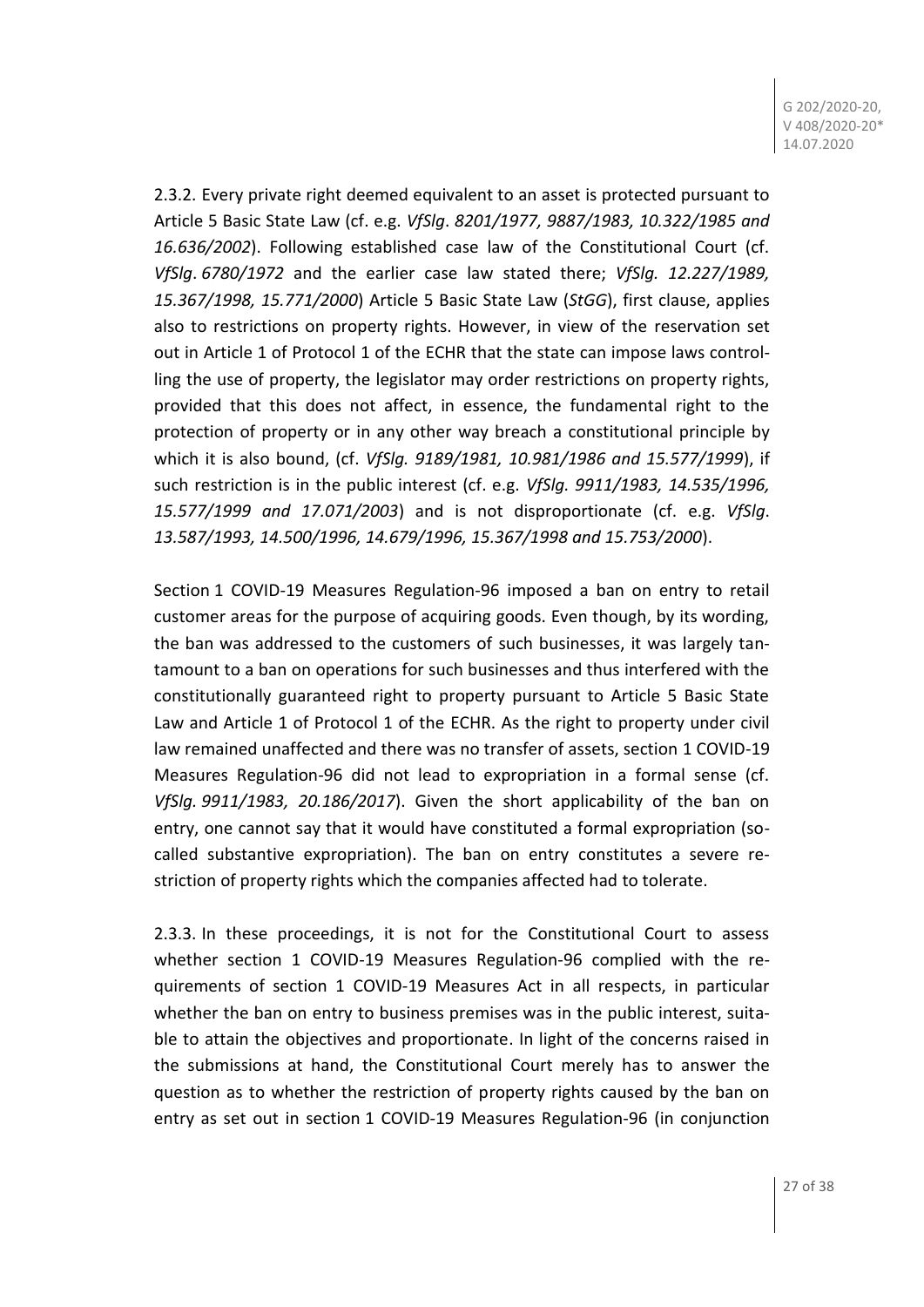with section 1 COVID-19 Measures Act) could have been imposed without providing for compensation or whether the companies affected would have to be granted a claim to compensation on constitutional grounds.

The provisions of the COVID-19 Measures Act, in conjunction with section 1 of the COVID-19 Measures Regulation-96, resulted in businesses not being ordered to close pursuant to section 20, Epidemics Act 1950, which is why, in particular, claims to compensation for loss of earnings under section 32 paragraph 1 subparagraph 5 Epidemics Act 1950 are precluded.

2.3.4. When it comes to restrictions of property rights, the Constitutional Court has held repeatedly that, in any such case, the legislator is not necessarily held to provide for compensation (e.g. *VfSlg*. *2572/1953, 2680/1954; VfGH 4/10/2018, E 1818/2018*). However, it must always check whether the property rights restriction in the specific case at hand complies with the principle of proportionality (cf. e.g. *VfSlg*. *13.587/1993*).

Moreover, and in accordance with its established case the Constitutional Court considers law that compensation may be due on constitutional grounds whenever an objectively unjustified "special sacrifice" is imposed on an individual or a group of persons. Case law on indemnifiable "special sacrifices" initially concerned cases where a single planning measure affected owners differently without objective justification (cf. in particular *VfSlg*. *13.006/1992*). Moreover, severe and disproportionate property rights restrictions may, in specific individual cases, give rise to an obligation for compensation (cf. *VfSlg.* 16.636/2002).

2.3.5. The European Court of Human Rights considers that, with other interferences with the fundamental right to property pursuant to Article 1 of Protocol 1 of the ECHR, there must be a fair balance between the requirements of the public and the general common interest on the one hand, and the requirements of protecting the fundamental rights of the individual on the other (cf. ECtHR 23/09/1983 [GC], case *Sporrong-Lönnroth*, no. 7151/75 et. al., *EuGRZ 1983, 523*). Such balance is not achieved if excessive burden is imposed on the individual (cf. for instance ECtHR 23/04/1996, case *Phocas*, no. 17.869/91, NL 1996, 84).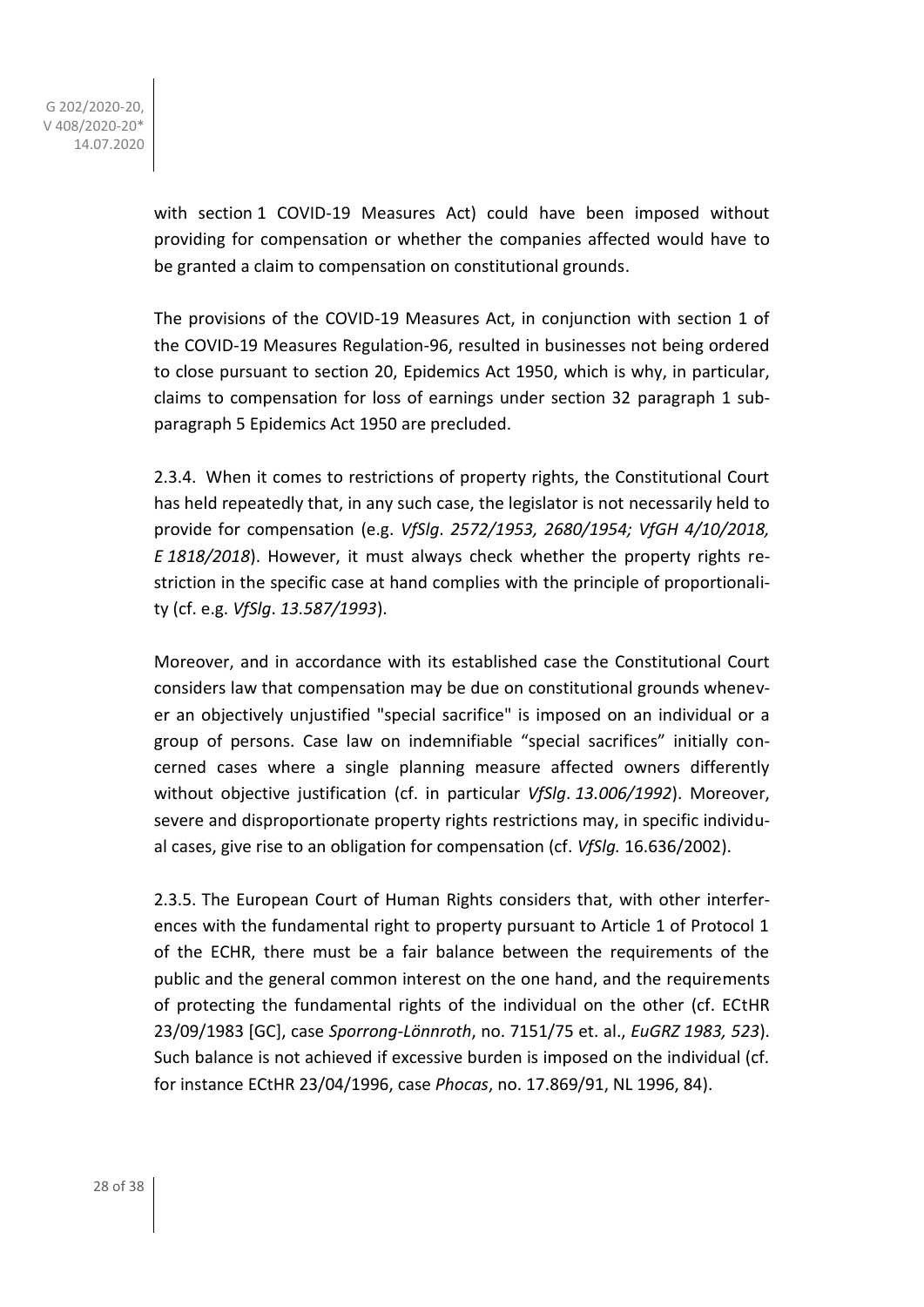2.3.6. Non-compensation for the restriction of property right effected by section 1 and section 4 paragraph 2 COVID-19 Measures Act in conjunction with section 1 COVID-19 Measures Regulation-96 does not constitute a disproportionate interference with the fundamental right to property for the following reasons:

2.3.6.1. The applicants point out in a plausible manner that the ban on entry to customer areas of retail establishments, service companies, as well as of recreational and sports facilities effected by section 1 COVID-19 Measures Regulation-96 massively interferes with their legal position, which is protected as a fundamental right. The Constitutional Court does not fail to see that the ban on entry has entailed (and still entails) partly severe economic consequences for the businesses concerned.

2.3.6.2. In the case at hand, the question remains open whether the order of a time-limited ban on entry as imposed by section 1 of the COVID-19 Measures Regulation-96 constitutes such a severe restriction of property rights as to be indemnifiable per se, as the legislator did not impose the ban on entry as an isolated measure, but embedded it in a comprehensive set of measures and rescue package the intended function of which is to cushion the economic impact of the ban on entry for the businesses concerned and in general the consequences of the COVID-19 pandemic, and therefore, in essence, pursues an objective comparable to the granting of claims to compensation for loss of earnings under section 32 of the Epidemics Act 1950.

2.3.6.3 Specifically, the businesses concerned were and are able to receive financial aids for short-time work pursuant to section 37b Labour Market Service Act (*Arbeitsmarktservicegesetz, AMSG*). Short-time work was first intended for a limited period of three months starting 1 March 2020, but was then extended by a further three months effective as of 1 June 2020. Short-time work means that working hours are temporarily reduced to no less than 10% and no more than 90% of the standard working time. Employees continue to receive up to 90% (apprentices up to 100%) of their net pay, with the employer being compensated for the cost of hours not worked, provided that the statutory requirements are met. If they are met, there is an enforceable legal claim to allowances for shorttime working pursuant to section 37b *AMSG*.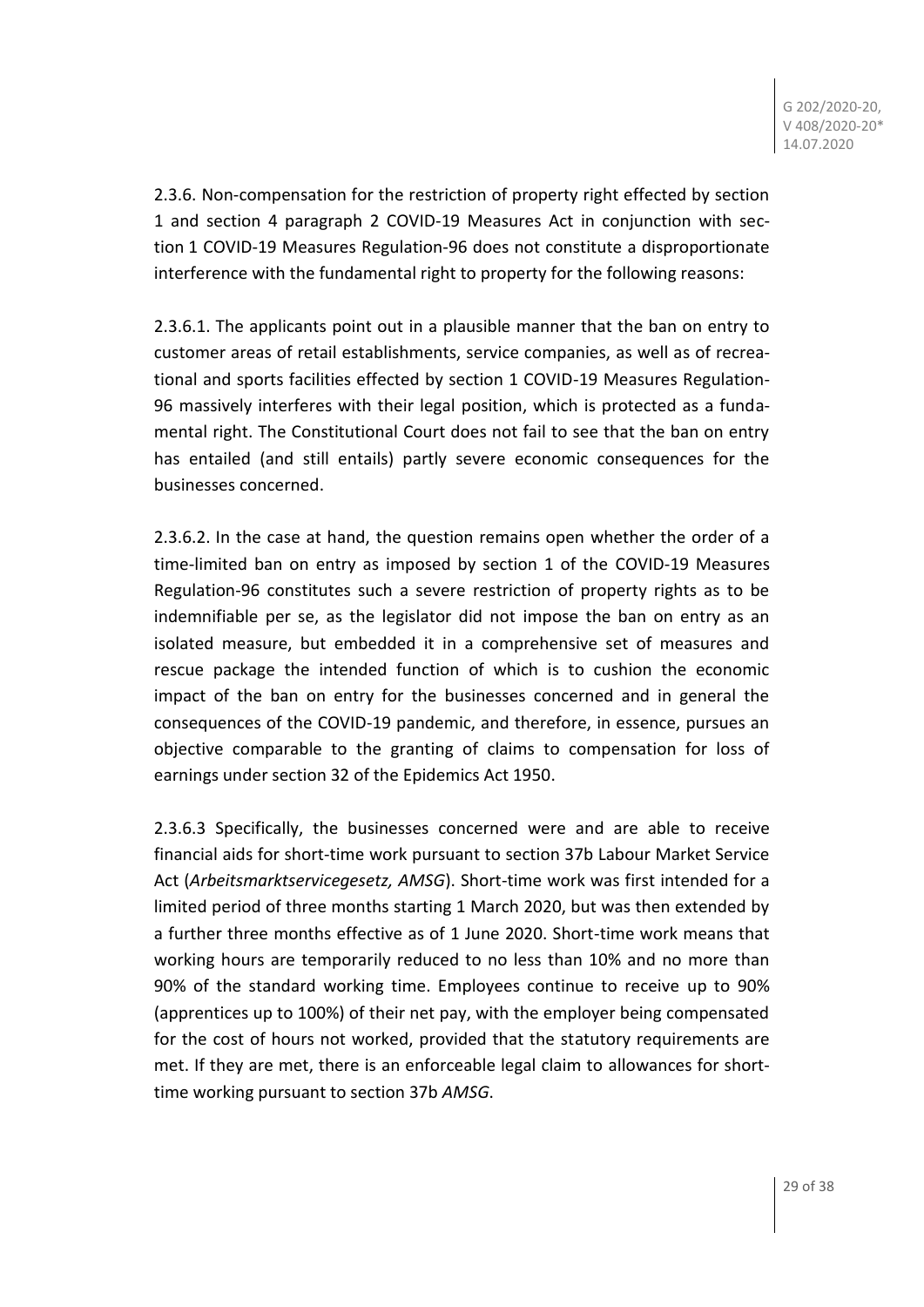The legislator has made available further support and incentive measures as part of its private-sector activities (Article 17 of the Constitution *– B-VG).* One example is the Federal Act on the Establishment of a Hardship Fund (*Bundesgesetz über die Errichtung eines Härtefallfonds*), Federal Law Gazette *BGBl*. *I 16/2020*, as amended by Federal Law Gazette *BGBl. I 36/2020*, which set up the Hardship Fund and endowed it with EUR 2 billion pursuant to section 1 paragraph 3 of this act. Moreover, the COVID-19 Crisis Fund was set up by the Federal Act on the Establishment of the COVID-19 Crisis Management Fund *(Bundesgesetz über die Errichtung des COVID-19-Krisenbewältigungsfonds)*, Federal Law Gazette *BGBl*. *I 12/2020*, as amended by Federal Law Gazette *BGBl*. *I 23/2020*. Pursuant to section 2 of said act, the fund is endowed with up to EUR 28 billion, which amount serves to fund support measures under its private-sector administration regime, as well as allowances for short-time work pursuant to section 37b *AMSG*.

Another measure to cushion the economic impact of the ban on entry under section 1 COVID-19 Measures Act in conjunction with the COVID-19 Measures Regulation-96 is the so-called fixed-costs grant (*Fixkostenzuschuss)* (cf. Regulation of the Federal Minister of Finance, pursuant to section 3b paragraph 3 of the Act (*ABBAG-Gesetz)*, on guidelines for the adoption of financial measures required to maintain financial solvency and to bridge liquidity problems of companies in the context of the spread of the SARS-CoV-2 virus and its economic consequences, Federal Law Gazette *BGBl*. *II 143/2020*, as amended by Federal Law Gazette *BGBl*. *II 267/2020*), which provides for a non-refundable grant as a percentage rate of eligible costs to companies for specified periods, depending on the extent of the decline in their sales.

2.3.6.4. In addition to this financial support, the legislator took other action as well, ordering, for instance, in section 1155 paragraph 3 of the Civil Code (*Allgemeines Bürgerliches Gesetzbuch, ABGB*), that employees who are unable to perform service on account of measures under the COVID-19 Measures Act are obliged, under certain conditions and on their employer's request, to take annual leave and consume time credits during that period. Another provision worth mentioning here – albeit applicable in this version since 1916 – is section 1104 *ABGB*, which stipulates that no rent shall be payable for rented or leased properties which cannot be used due to an epidemic.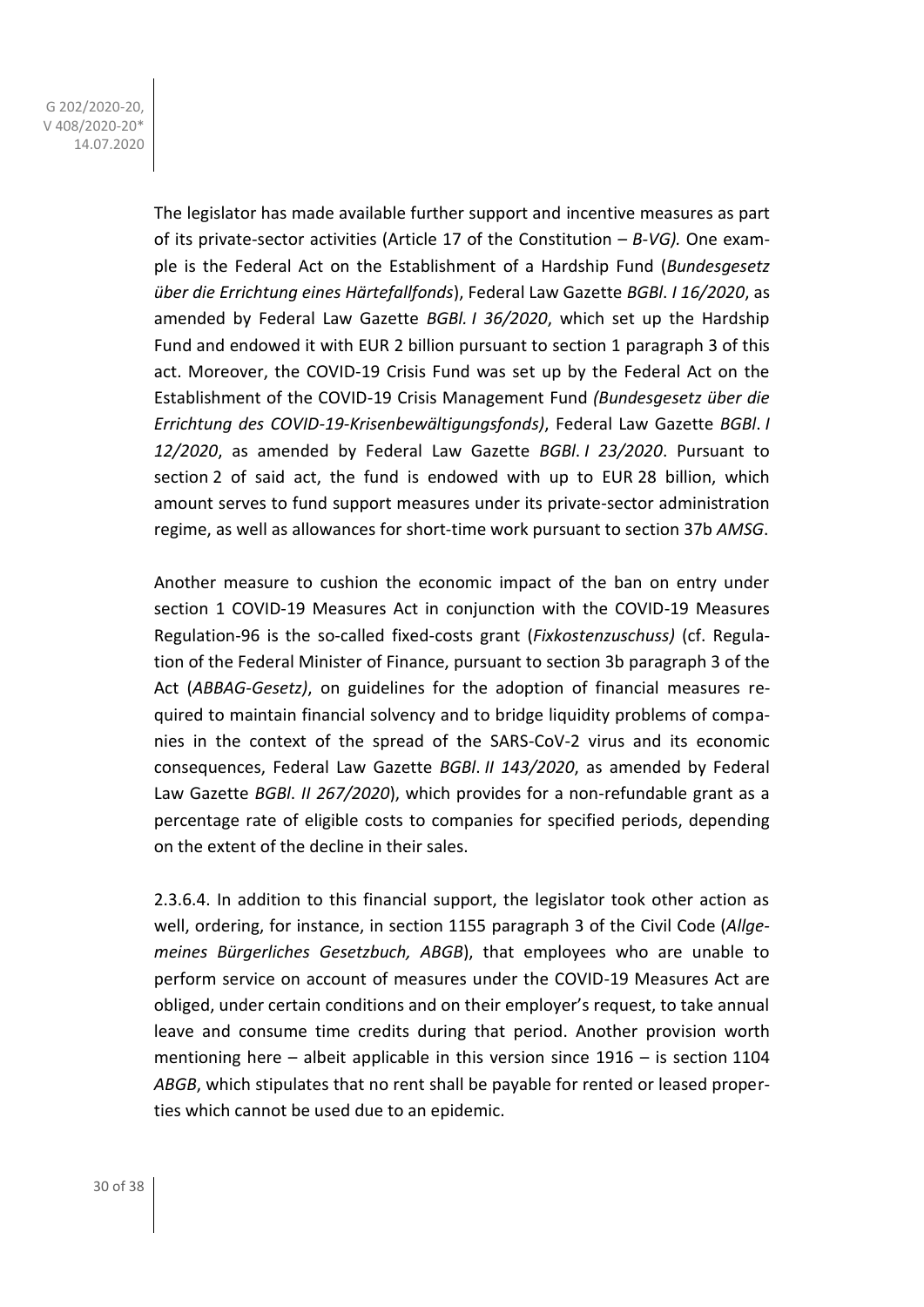2.3.6.5. The fact that the ban on entry (and the related adverse effects) affected all retail establishments and service companies equally – apart from the exemptions provided for by section 2 of the COVID-19 Measures Regulation – is also particularly relevant for this assessment. With property rights restrictions deemed necessary in the face of an acute situation of crisis – which massively impacts the macroeconomic situation and affects (virtually) all economic sectors (cf. in this context also the other provisions laid down in the COVID-19 Measures Regulation-96) – to prevent the further spread of a disease, one cannot  $-$  given the circumstances at hand – invoke the fundamental right to property to derive an obligation to provide for a further claim to compensation for all companies affected by the ban on entry.

2.3.7. The Constitutional Court hence does not find any unconstitutionality, as maintained by the applicants, in light of the fundamental right to property according to Article 5 Basic State Law (*StGG*) and Article 1 of Protocol 1 of the ECHR, and on account of a "special sacrifice" that is in breach of the principle of equality pursuant to Article 2 Basic State Law (*StGG*) and Article 7 of the Constitution *(B-VG)*.

2.4. On the alleged breach of the principle of equality:

2.4.1. The applicants moreover hold the view that section 4 paragraph 2 COVID-19 Measures Act violates the principle of equality pursuant to Article 2 Basic State Law (*StGG*) and Article 7 of the Constitution *(B-VG)*. When the pandemic started, they argue, numerous businesses were officially ordered to close on the basis of the Epidemics Act 1950. It was only by the end of March that the Federal Minister for Social Affairs, Health, Care and Consumer Protection issued a regulation pursuant to section 1 COVID-19 Measures Act which precluded claims to compensation under the Epidemics Act 1950 pursuant to section 4 paragraph 2 COVID-19 Measures Act. Businesses which had been closed by virtue of the provisions of the Epidemics Act 1950 were entitled to full compensation for loss of earnings, while the applicants were not entitled to any compensation. Such unequal treatment, they argue, is objectively unjustified, since the closing of businesses under the Epidemics Act 1950 is equivalent to the ban on entry under the COVID-19 Measures Act. The applicants could therefore, they argue, have relied on being granted compensation under the Epidemics Act 1950. Section 1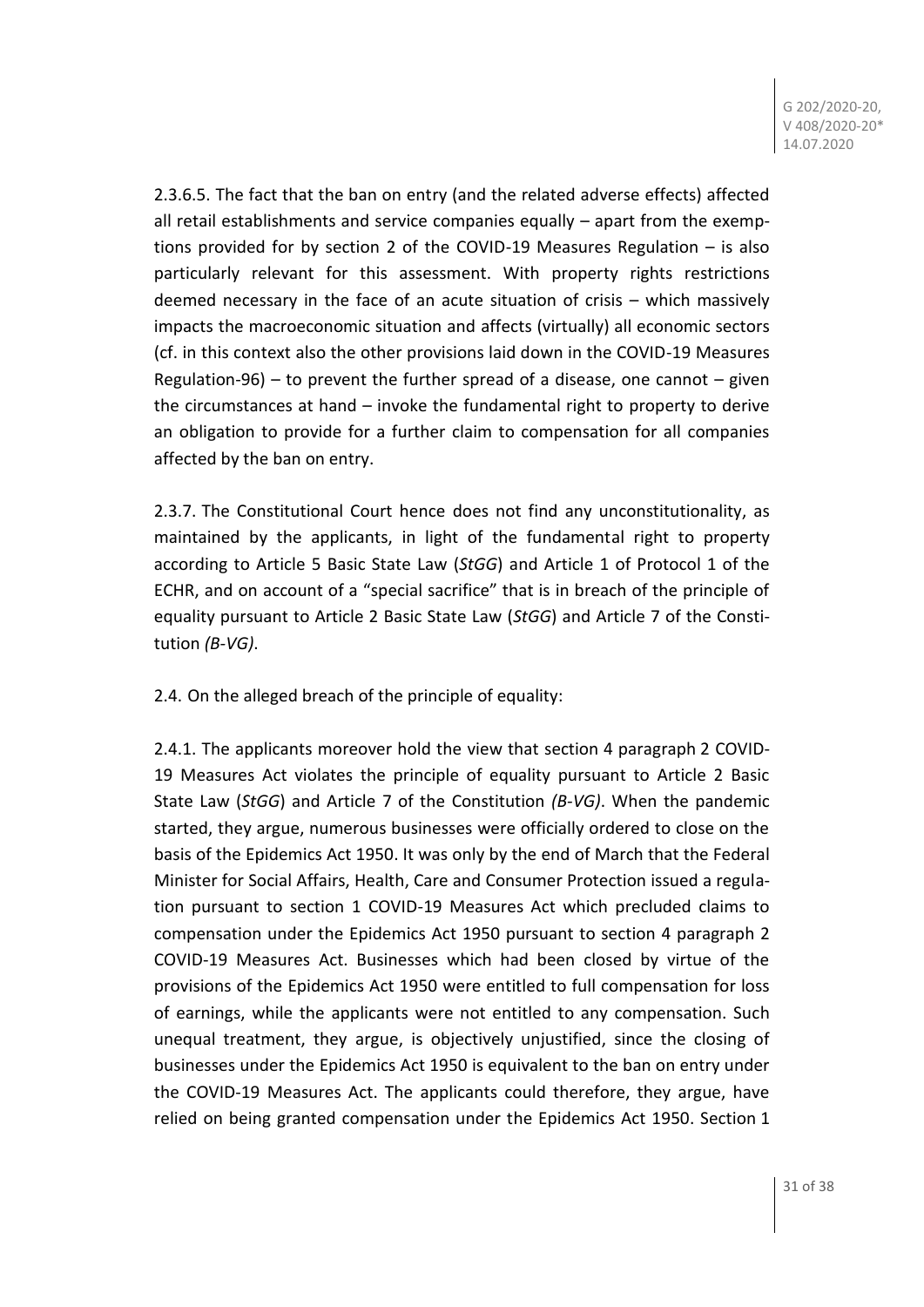paragraph 1 of the Epidemics Act 1950 mentions, among others, MERS-CoV and SARS; in their opinion, there is no reason why COVID-19 should be treated differently in terms of compensation.

2.4.2. The Constitutional Court does not share the legal concerns expressed by the applicants regarding the principle of equality:

2.4.2.1. The principle of equality is binding also for the legislator (see e.g. *VfSlg*. *13.327/1993, 16.407/2001*) limiting his margin of appreciation by forbidding the enactment of provisions which are objectively unjustified (cf. e.g. *VfSlg*. *14.039/1995, 16.407/2001*). Within those limits, however, the principle of equality does not deny the legislator the right, on constitutional grounds, to pursue its political objectives in a manner that is considered appropriate (see e.g. *VfSlg*. *16.176/2001, 16.504/2002*). Whether a provision is adequate and whether the result is perceived as satisfactory in all cases is not to be measured by the standard of the principle of equality (e.g. *VfSlg*. *14.301/1995, 15.980/2000 and 16.814/2003*).

2.4.2.2. Even before the COVID-19 Measures Act came into force, the possibility (already) existed under section 20 of the Epidemics Act 1950 to order the restriction of operations or closure of commercial enterprises by way of regulation upon the occurrence of notifiable diseases. Section 32 paragraph 1 subparagraph 5 Epidemics Act 1950 stipulates that natural persons and legal entities, as well as partnerships under commercial law, if and to the extent they run a company the operations of which had to be limited or closed pursuant to section 20 Epidemics Act 1950, shall be compensated for the pecuniary loss sustained by the restriction of their gainful activities.

With the COVID-19 Measures Act, the legislator created the basis for ordering measures by way of regulation to combat COVID-19 (section 1 and 2 COVID-19 Measures Act). The COVID-19 Measures Act does not provide for a claim to compensation by anyone affected by any such measure.

It emerges from the preparatory documents on the original version of the COVID-19 Measures Act that the legislator's legal policy was to adopt effective measures to combat the "corona crisis" (Explanatory Notes on Private Member's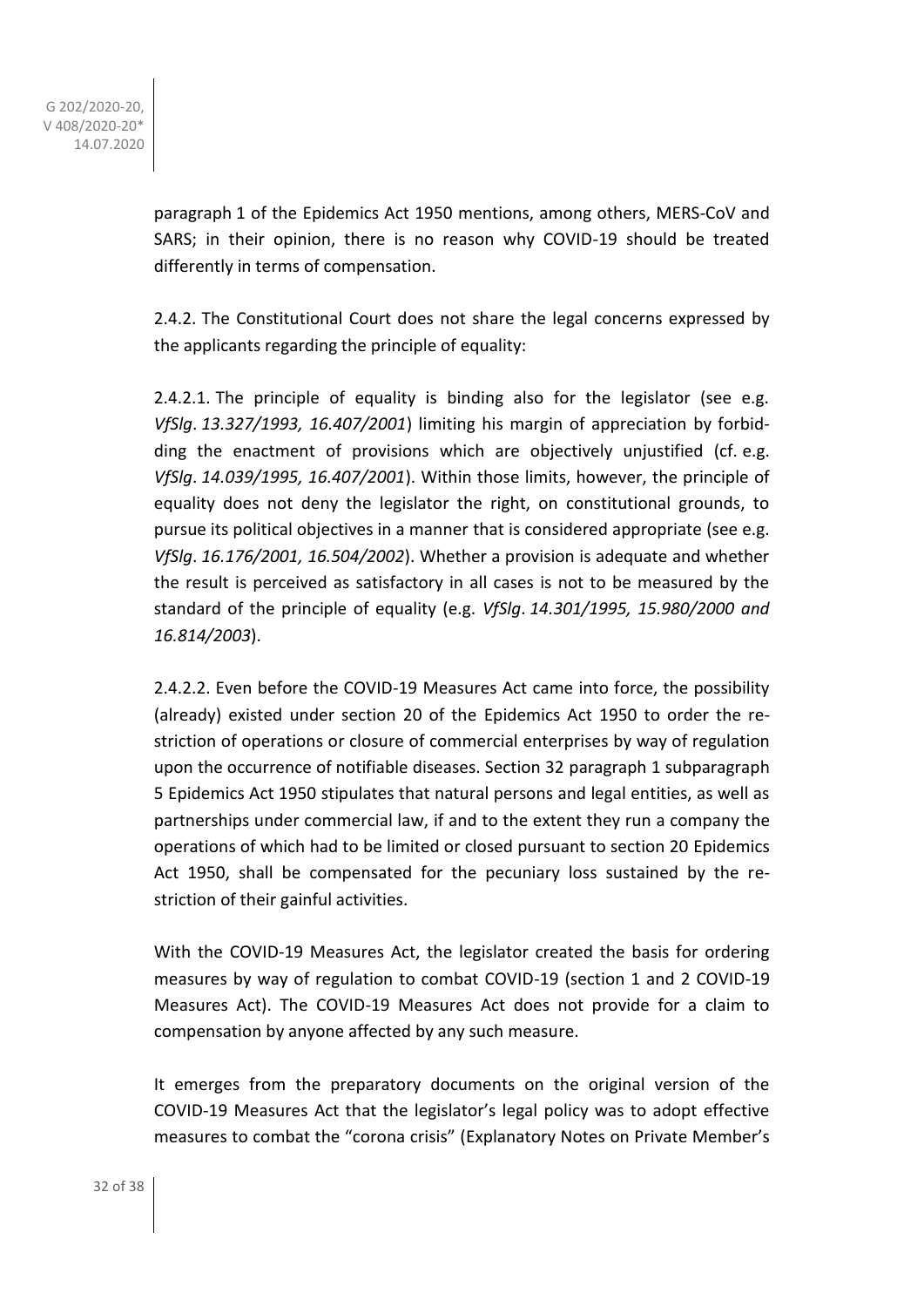Bill 396/A 27<sup>th</sup> legislation period, 11). The legislator considered that the provisions of the Epidemics Act 1950 were insufficient and "overly detailed" to contain the further spread of COVID-19.

Businesses affected by the ban on entry to their premises as ordered by section 1 COVID-19 Measures Act in the wake of COVID-19 are not eligible for compensation for the loss of earnings sustained pursuant to section 32 Epidemics Act 1950*.* The legislator precluded the applicability of the provisions of the Epidemics Act 1950 on measures regarding the closing of business premises pursuant to section 1 COVID-19 Measures Act. Enacting the COVID-19 Measures Act, the legislator had apparently (also) intended to preclude claims to compensation under the Epidemics Act 1950, specifically pursuant to section 20 in conjunction with section 32 Epidemics Act 1950, if business premises were closed.

2.4.2.3. It has also been elaborated in 2.3.6. that the legislator did not impose the ban on entry pursuant to section 1 COVID-19 Measures Regulation-96 as an isolated measure, but embedded it in a comprehensive package of measures.

In the Constitutional Court's view the legislator enjoys a wide margin of appreciation when combating the economic consequences of the COVID-19 pandemic. If, hence, the legislator decides not to apply the existing regime of section 20 in conjunction with section 32 Epidemics Act 1950 as regards the bans on entry pursuant to section 1 COVID-19 Measures Act in conjunction with section 1 COVID-19 Measures Regulation-96, but to come up with an alternative programme of measures and rescue package instead (cf. 2.3.6. above), this cannot be held against it from the perspective of the principle of equality as set out in Article 2 Basic State Law (*StGG*) and Article 7 of the Constitution *(B-VG)*.

In this context one must specifically take into account that while the financial aids provided by the legislator are (partly) provided within the scope of its private-sector administration regime (Article 17 of the Constitution – *B-VG*), the fact that fundamental rights are binding also in contexts outside the exercise of the state's sovereign powers (c.f. e.g. Supreme Court *OGH 23/12/2014, 1 Ob 218/14m; 23/5/2018, 3 Ob 83/18d*) implies that affected individuals – just as all other aid applicants – have a judicially enforceable claim to being granted aid in adherence to the principle of equality and to objectively justified criteria.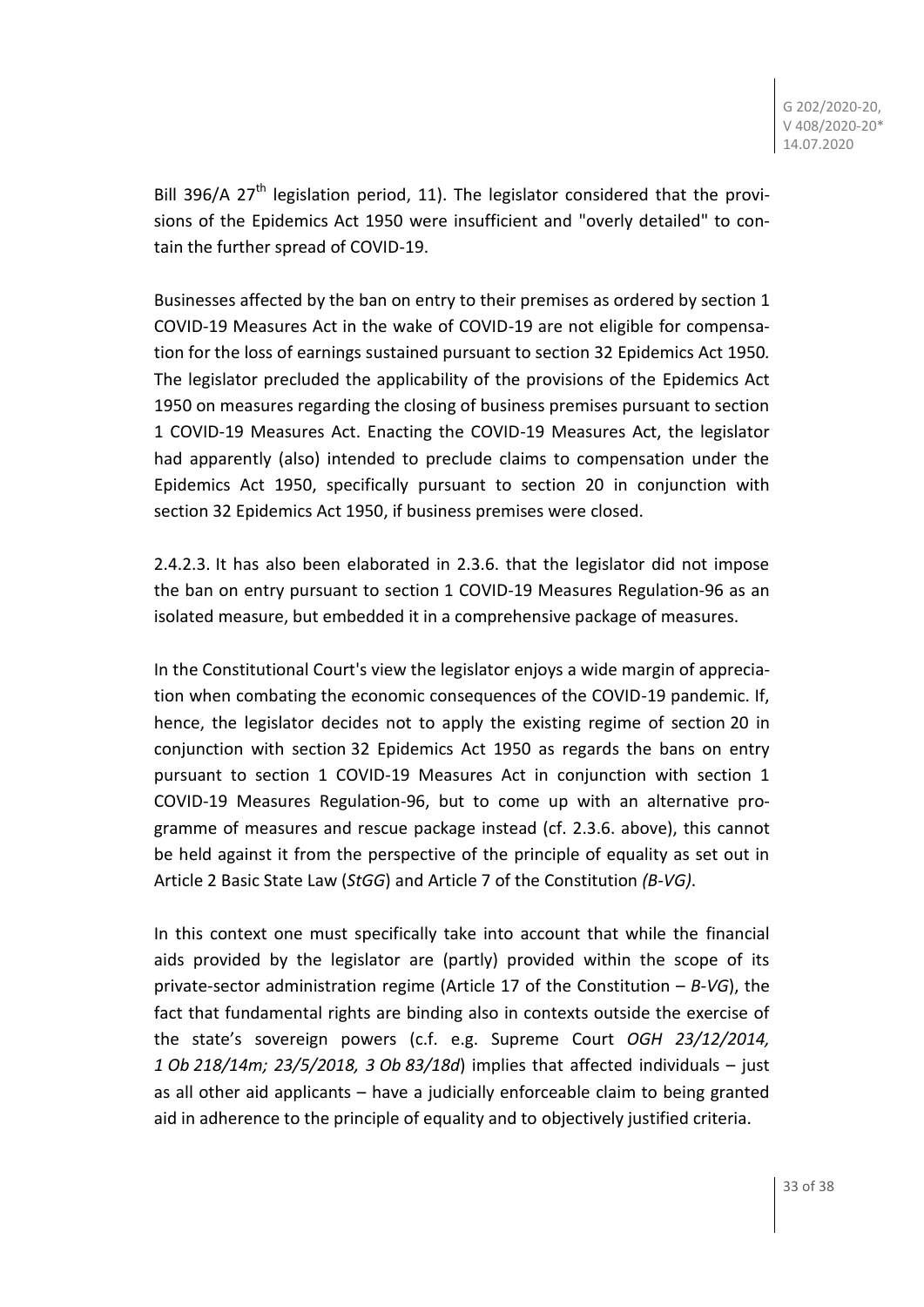> 2.4.2.4. A difference in treatment that is not based on objective differences cannot arise because the ban on entry concerns all business premises listed in section 1 COVID-19 Measures Regulation-96 equally. The fact that, based on section 20 Epidemics Act 1950, businesses closed due to COVID-19 would, as the case may be, have had a claim to compensation for loss of earnings under section 32 Epidemics Act 1950, does not indicate that an objectively unjustified difference in treatment was made.

> 2.4.2.5. Contrary to the view held by the applicants, the fact that a claim to compensation for loss of earnings exists pursuant to section 32 Epidemics Act 1950 for notifiable diseases (such as MERS-CoV and SARS), unlike for bans on entry due to COVID-19, does not lead to an objectively unjustified difference in treatment. Besides the arguments set out under 2.4.2.3., there is no unequal treatment that would violate the principle of equality also because the closing of businesses under section 20 Epidemics Act 1950 is not directly comparable to the measures imposed due to the COVID-19 pandemic:

> In the Constitutional Court's view, sections 20 and 32 of the Epidemics Act 1950 do not take account of the need for a wide-scale closure of all – or at least a large number – of customer areas of businesses in the wake of a pandemic. By contrast, the legislator of the Epidemics Act 1950 assumed that – in a locally contained epidemic – some business premises that presented a specific risk (explicitly stated in section 20 paragraph 1 Epidemics Act 1950) would have to be closed to prevent the spread of the disease to other parts of the country. The detriment sustained by these (few) businesses on account of being closed is to be compensated by a claim to compensation for loss of earnings pursuant to section 32 Epidemics Act 1950. However, the legislator did not anticipate business premises having to be closed on a wide scale when enacting the Epidemics Act 1950 (cf. Explanatory Notes on the government bill *ErläutRV 22 BlgHH 21. Session, 26* on the earlier provision of section 20 of the Law of 14 April 1913 – comparable in this respect – regarding the prevention and control of communicable diseases). This argument, as well, does not provide evidence of any objectively unjustified difference in treatment.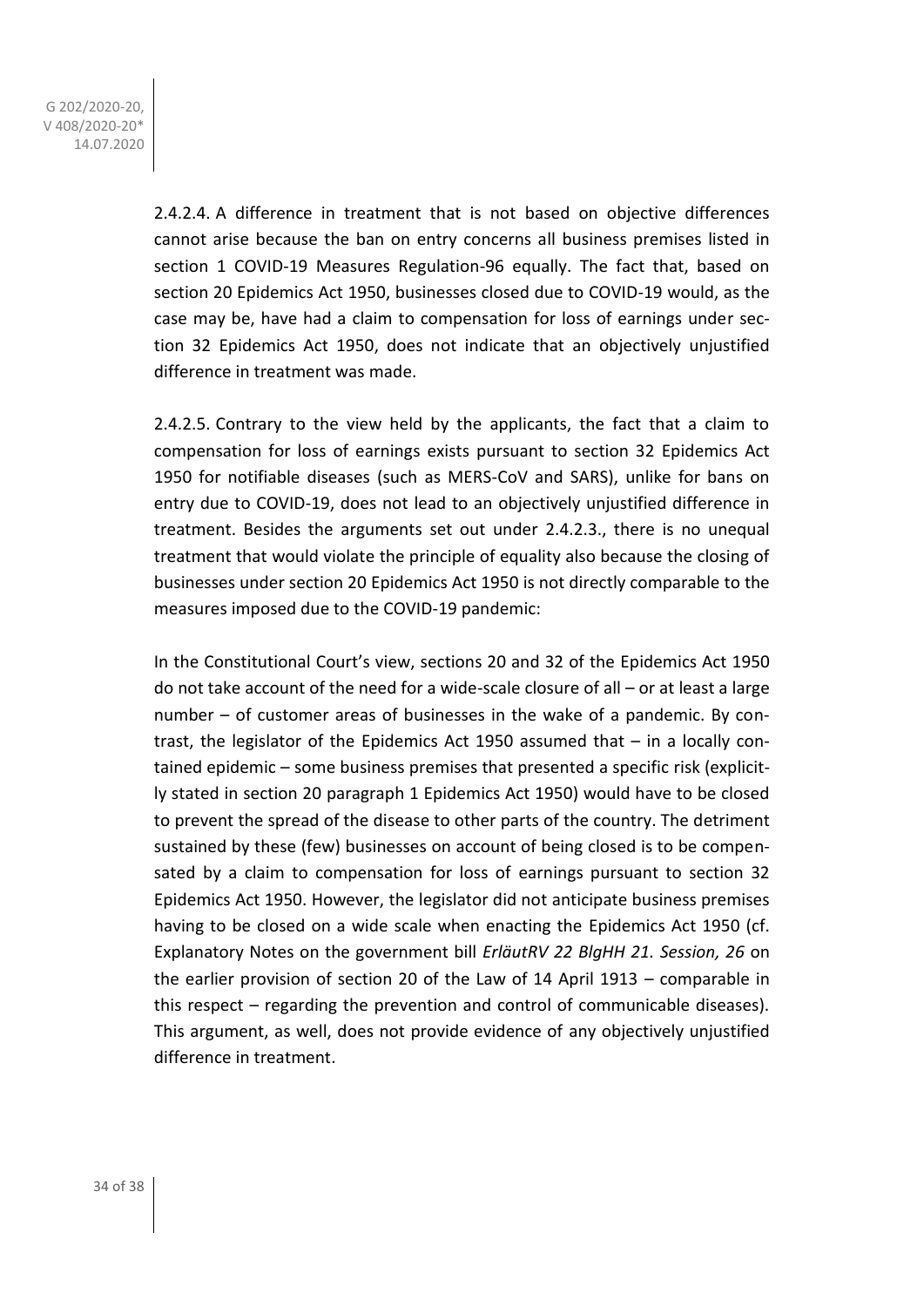2.4.2.6. Therefore, the principle of equality as set out in Article 2 Basic State Law (*StGG*) and Article 7 of the Constitution *(B-VG)* was not, as maintained by the applicants, violated.

2.4.3. As far as the applicants maintain that the constitutionally guaranteed protection of legitimate expectations was violated, this argument also is not to be followed:

2.4.3.1. In its established case law, the Constitutional Court has held that mere reliance on the unchanged continued existence of the applicable legal situation is not constitutionally protected per se (see, on behalf of many others, *VfSlg*. *13.657/1993; 16.687/2002* with further references; *19.933/2014*). Rather, the legislator, enjoying a wide margin of appreciation, is generally free to amend the legal situation also to the detriment of those concerned (e.g. *VfSlg*. *18.010/2006* with further references; *16.754/2002* with further references).

2.4.3.2. In special circumstances, the protection of legitimate expectations sets constitutional limits for the legislator, specifically if the individual concerned must be allowed to prepare for the new legal situation in good time so as to prevent non-objective results. Following to the Constitutional Court's established case law, circumstances which give rise to the protection of legitimate expectations may be that different legal consequences (adverse for the legal subject) are retroactively linked to facts that were established in the past (e.g. *VfSlg*. *13.020/1992, 16.850/2003*) or that the legislator, abruptly and substantively, interferes with the legal entitlements which the legal subject could rightly rely on given their intended purpose (such as pension benefits of a certain amount; *cf. VfSlg. 11.288/1987, 16.764/2002, 17.254/2004*). This aside, frustrating the trust of the legal subjects in the continued existence of the legal order may, in some situations, not be objectively justified if the legislator first caused a given behaviour and this behaviour, once adopted in reliance on the legal situation, was then frustrated or denied its effect by a later amendment of the law (cf. *VfSlg*. *12.944/1991, 13.655/1993, 16.452/2002*).

2.4.3.3. The provisions challenged are not based on any such constellation which would contradict the constitutional protection of legitimate expectations: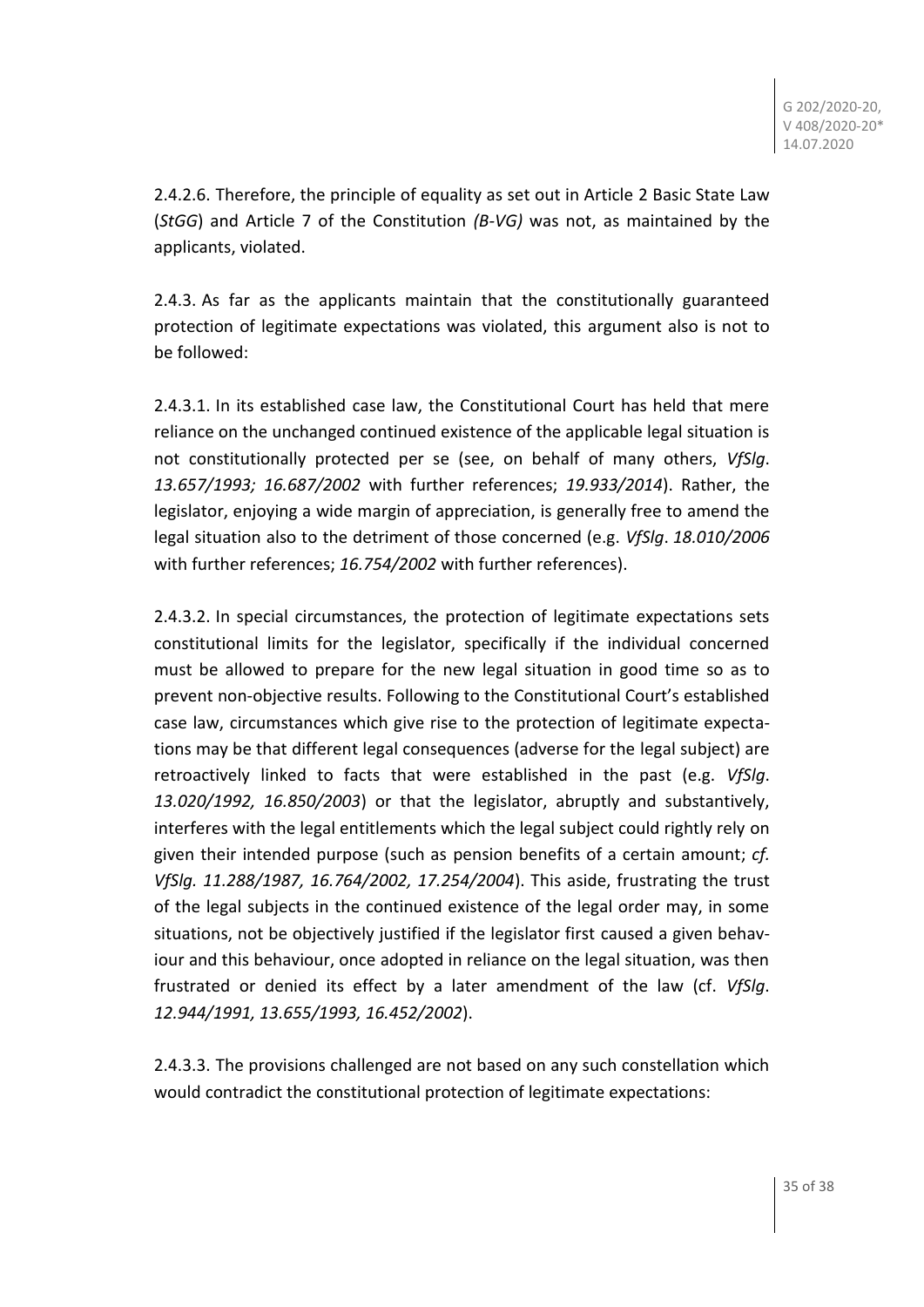> There has been no *ex post* impairment of a right covered by the constitutional protection of legitimate expectations, as alleged, for the mere fact that compensation for loss of earnings provided for by section 32 Epidemics Act 1950 is not a legal entitlement (a so-called "vested right"); any such claim to compensation for loss of earnings pursuant to section 32, Epidemics Act 1950, is not balanced by any payment or contribution made by the beneficiary (cf. *Holoubek*, Article 7 of the Constitution, in: *Korinek/Holoubek et al [ed.], Österreichisches Bundesverfassungsrecht, 14. Lfg., 2018, paragraph 395*).

> The retroactive entry into force as per 16 March 2020 provided for by section 4 paragraph 1a COVID-19 Measures Act, as amended by Federal Law Gazette BGBl*. I 16/2020*, likewise does not raise any doubts as to the constitutionally guaranteed protection of legitimate expectations: The non-applicability of the provisions of the Epidemics Act 1950 concerning the closing of business premises was already foreseen in the original version of section 4 paragraph 2 COVID-19 Measures Act Federal Law Gazette *BGBl*. *I 12/2020* – which entered into force on 16 March 2020. The amendment Federal Law Gazette *BGBl*. *I 16/2020* merely clarified this provision in that the provisions of the Epidemics Act 1950 concerning the closing of business premises do not apply pursuant to section 1 COVID-19 Measures Act "within the scope of this Regulation". The Constitutional Court does not see any retrospective impairment of a vested right so far.

> Furthermore, the applicants did not argue that a legal situation existed prior to the COVID-19 Measures Act where the legislator had practically encouraged or incited operators of commercial businesses within the meaning of section 20 Epidemics Act 1950, to engage in certain arrangements – such as "considerable investments" (cf. *VfSlg*. *12.944/1991*) or any other (now frustrated) behaviours (cf. *VfSlg. 13.655/1993* concerning the setting up of reserves, or *VfSlg*. *15.739/2000* concerning the preparatory acquisition of shares) – which would have proven detrimental once the COVID-19 Measures Act entered into force.

> Considering the applicants' concerns as to the lack of compensation for the ban on entry effected by section 1 COVID-19 Measures Regulation-96, the Constitutional Court does not see a reason to review *ex officio* the legal bases underlying the challenged regulation.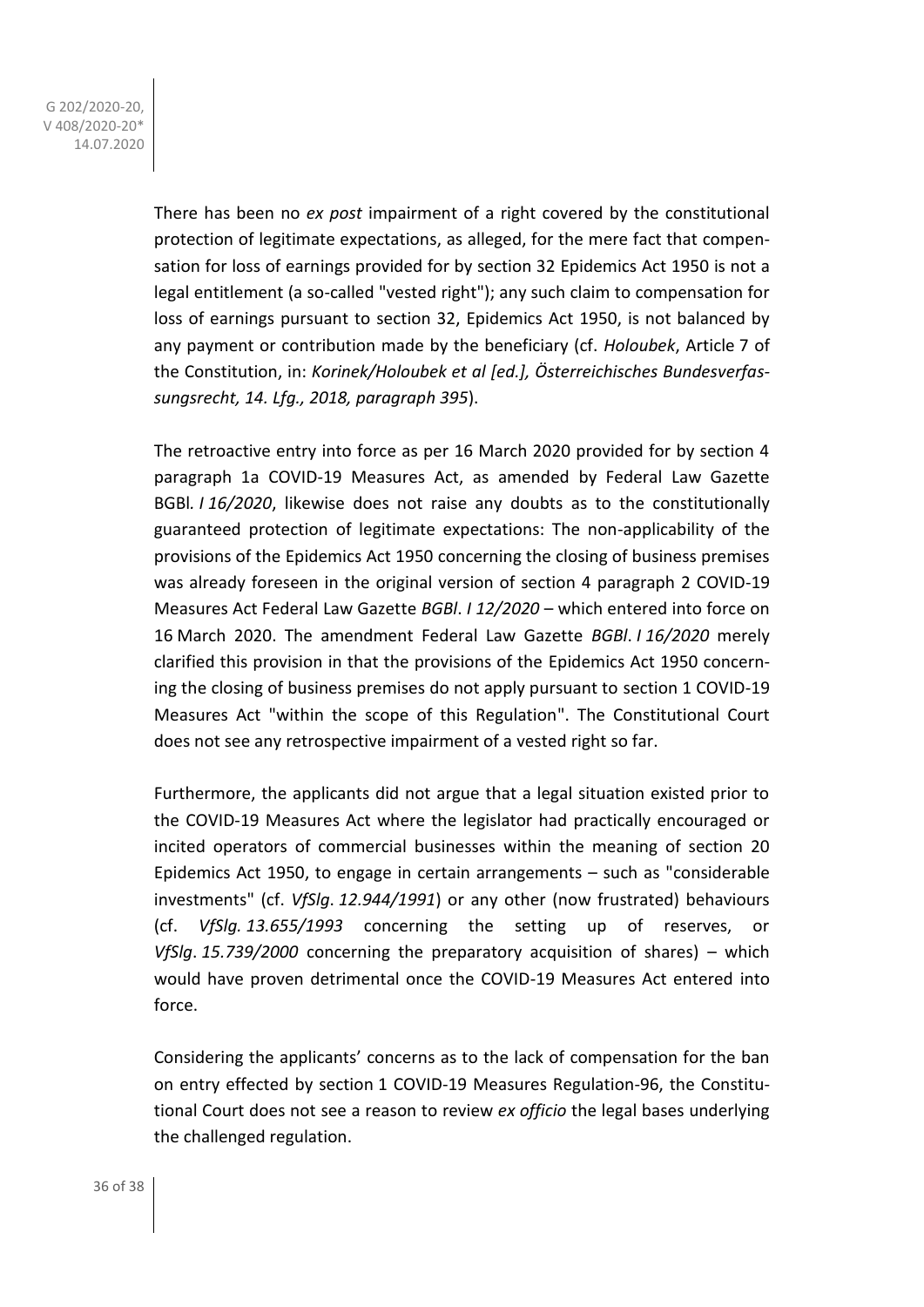## **IV. Result**

1. Section 2 paragraph 4 of the Regulation of the Federal Minister for Social Affairs, Health, Care and Consumer Protection concerning temporary measures to prevent the spread of COVID-19 expired as per the end of 30 April according to section 13 paragraph 2 subparagraph 1 of the Regulation easing COVID-19 restrictions, Federal Law Gazette *BGBl*. *II 197/2020*. Pursuant to Article 139 paragraph 4 of the Constitution *(B-VG),* the Constitutional Court only finds that the wording "if the indoor customer area does not exceed 400  $m^{2}$ " and clause four – "Modifications of the size of the customer area carried out after 7 April 2020 shall be disregarded when calculating the size of the customer area." – in section 2 paragraph 4 of the Regulation of the Federal Minister of Social Affairs, Health, Care and Consumer Protection concerning temporary measures to prevent the spread of COVID-19, Federal Law Gazette *BGBl*. *II 96/2020*, as amended by Federal Law Gazette *BGBl*. *II 151/2020*, was unlawful.

2. As the wording set out under 1 and clause four in section 2 paragraph 4 of the Regulation of the Federal Minister of Social Affairs, Health, Care and Consumer Protection has been found unlawful the Court has taken account of the applicants' claims and is therefore able to restrict itself to these sentences only. Thus, the applications to find also clause three of the quoted provision unlawful had to be dismissed.

3. The ruling that the wording under point 1 and clause four in section 2 paragraph 4 of the Regulation of the Federal Minister for Social Affairs, Health, Care and Consumer Protection concerning temporary measures to prevent the spread of COVID-19 is no longer applicable is based on Article 139 paragraph 6, second clause, of the Constitution *(B-VG).*

4. The ruling that the Federal Minister for Social Affairs, Health, Care and Consumer Protection is obliged to immediately publish the fact that it was found unlawful and the related ruling can be dispensed with, as this obligation is already contained in today's decision on *V 411/2020*.

5. The applicants' arguments that section 1 of the Regulation of the Federal Minister for Social Affairs, Health, Care and Consumer Protection concerning